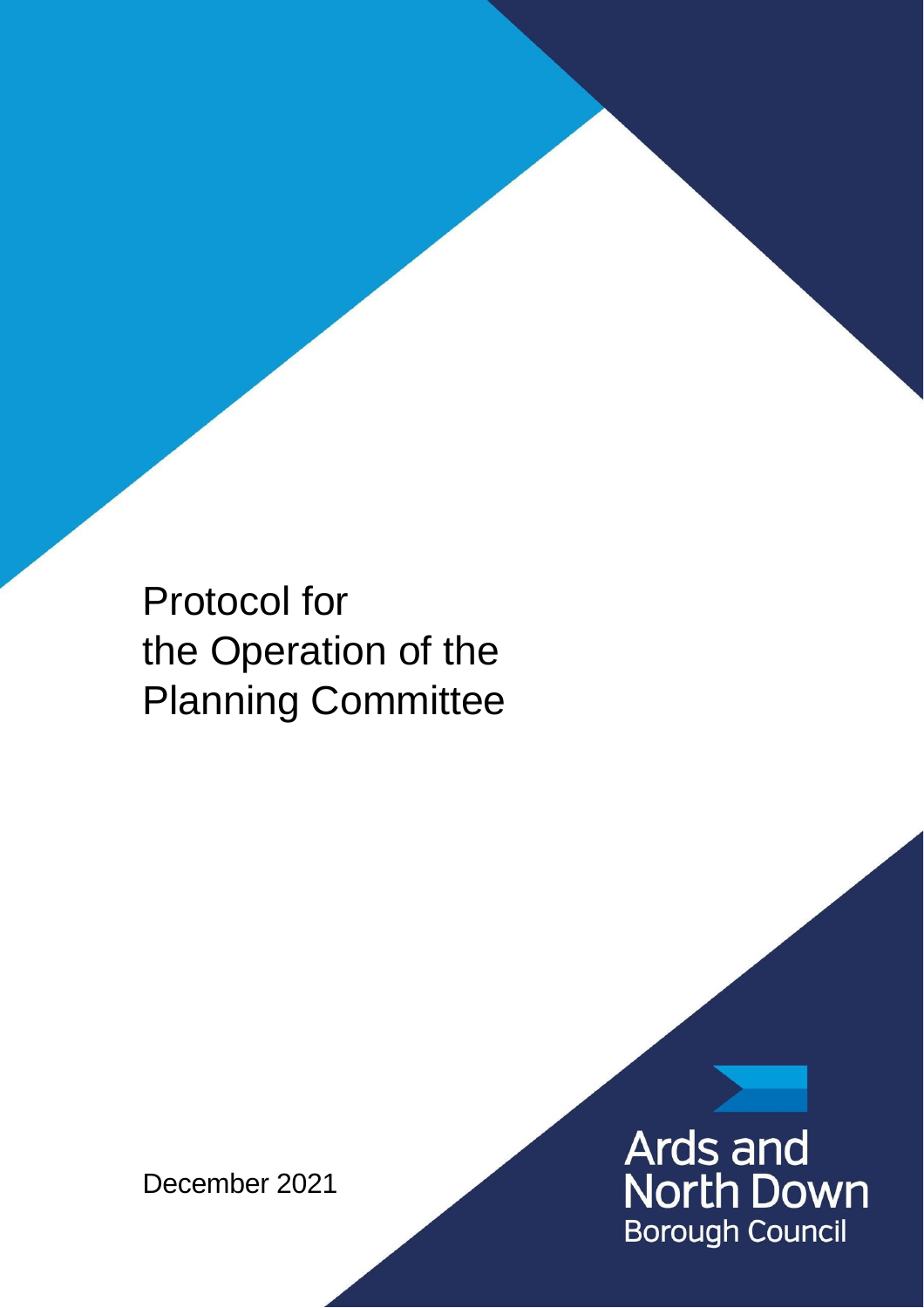|                                                                 | Page           |
|-----------------------------------------------------------------|----------------|
| <b>Purpose of the Protocol</b>                                  | $\mathbf{p}$   |
| <b>Remit of the Planning Committee</b>                          | $\mathbf{2}$   |
| <b>Size of the Planning Committee</b>                           | 4              |
| <b>Frequency of Meetings</b>                                    | 4              |
| <b>Scheme of Delegation</b>                                     | 5              |
| <b>Enforcement</b>                                              | 5              |
| Referral of delegated applications to the Planning Committee    | 6              |
| Publication of Schedule of applications to be determined by the | $\overline{7}$ |
| <b>Planning Committee</b>                                       |                |
| <b>Submission of Information</b>                                | $\overline{7}$ |
| <b>Format of Planning Committee Meetings</b>                    | 8              |
| <b>Public Speaking</b>                                          | 9              |
| <b>Audio Recording of Planning Committee Meetings</b>           | 11             |
| <b>Running Order</b>                                            | 12             |
| <b>Committee Decision Making Options</b>                        | 12             |
| <b>Legal Adviser</b>                                            | 16             |
| <b>Deferrals</b>                                                | 17             |
| <b>Site Visits</b>                                              | 18             |
| <b>Pre Determination Hearings</b>                               | 20             |
| <b>Training</b>                                                 | 21             |
| <b>Network</b>                                                  | 21             |
| <b>Review of Decisions</b>                                      | 21             |
| <b>Review of Protocol</b>                                       | 22             |
| <b>Appendix 1: Running Order for Planning Applications</b>      | 23             |

# **CONTENTS**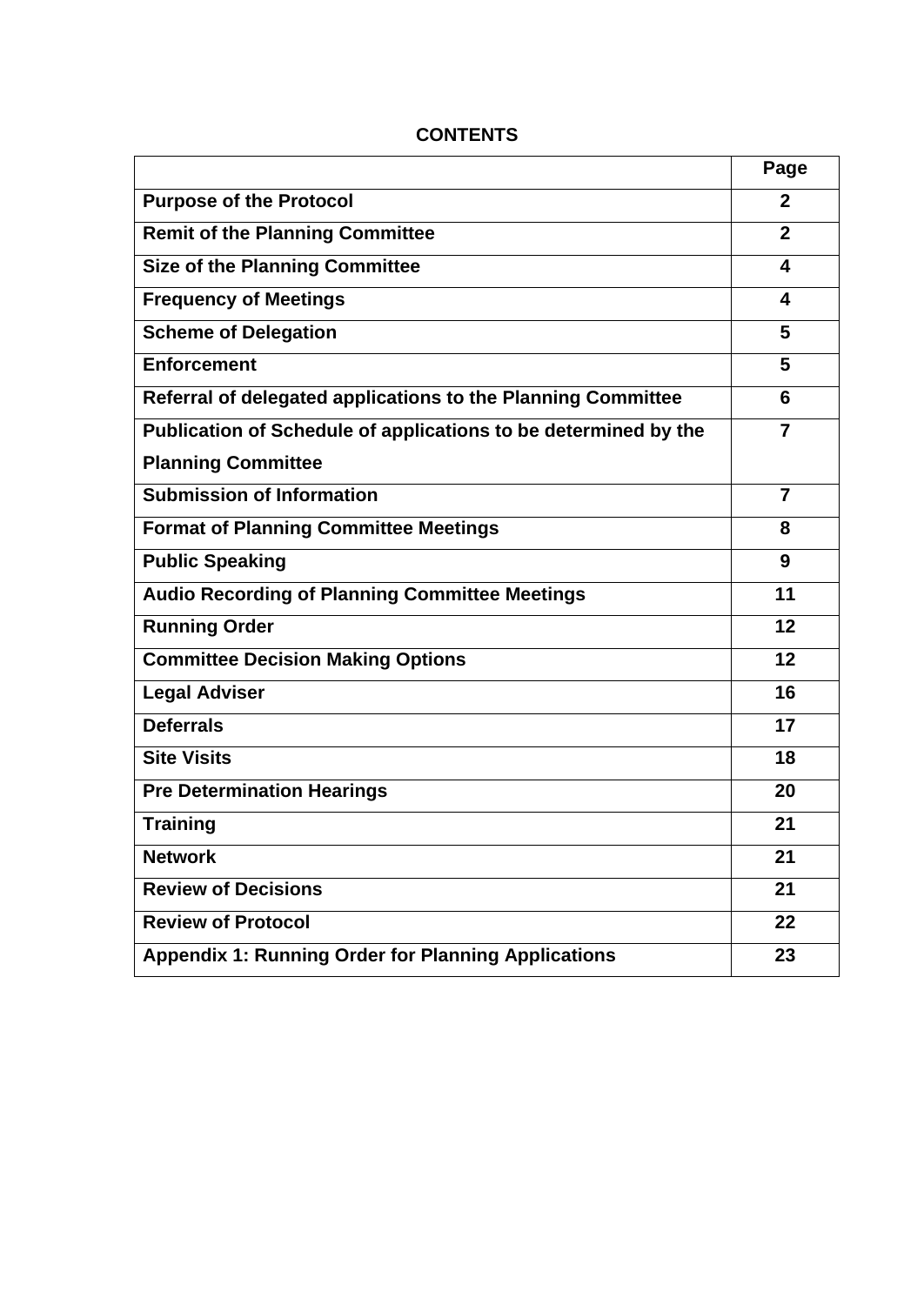### **PURPOSE OF THE PROTOCOL**

- 1. The purpose of this protocol is to outline practical handling arrangements for the operation of Ards and North Down Borough Council's Planning Committee.
- 2. The protocol should be read in conjunction with the Council's agreed Standing Orders and the Code of Conduct for Councillors. It is not intended to replace either document. It should also be read alongside the Protocol for the Operation of Virtual Planning Committee, when such meetings are held virtually, such as during a national pandemic.

### **REMIT OF THE PLANNING COMMITTEE**

#### *Development Management*

3. The main role of the Planning Committee is to consider planning applications made to the Council as the local planning authority and decide whether or not they should be approved. To this end, the Planning Committee of Ards and North Down Borough Council has full delegated authority, meaning that the decisions of the Committee, in respect of planning applications, will not go to the full Council for ratification.

#### *Development Plan*

4. Ards and North Down Borough Council is required by Section 8 of the Planning Act (NI) 2011 to prepare a plan for its district. This plan forms the basis for public and private investment decisions, providing a degree of certainty as to how land will be developed. In law, planning applications must be determined in accordance with the development plan unless other material considerations indicate otherwise. This means that where land is zoned for a particular use, the Planning Committee should ensure it is reserved for that use: for example, an application for housing in an area zoned for housing should be approved unless the design and layout fails in terms of the environmental, open space and access standards, or its design and layout has a detrimental impact on the character of the area or neighbouring amenity.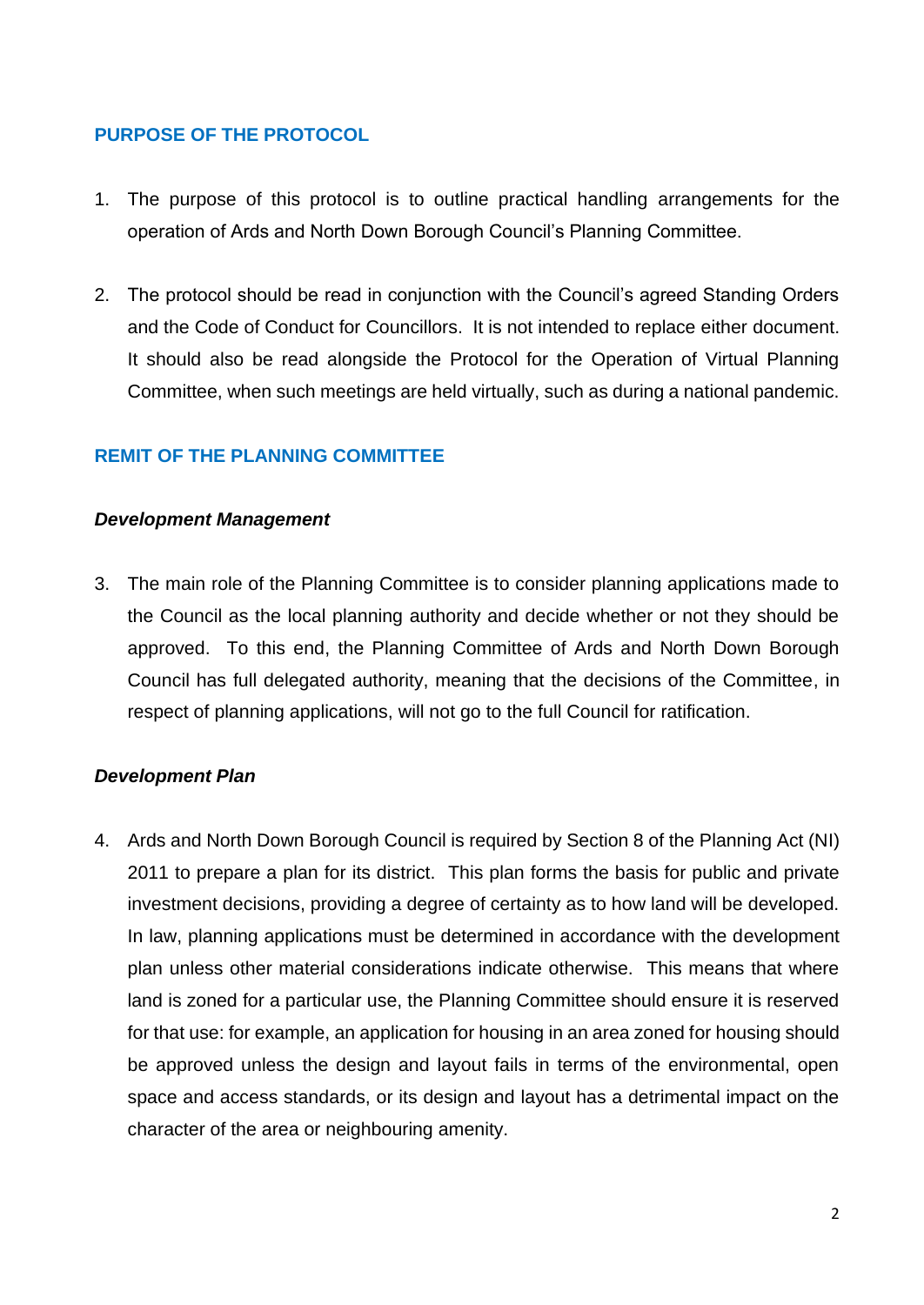5. The Planning Committee's role in relation to the Local Development Plan is to contribute to the development of and approve the Local Development Plan before it is passed by resolution of the Council. The Planning Committee should also ensure that the Local Development Plan is monitored annually, particularly in terms of the availability of housing and economic development land, and that it is reviewed every five years, giving consideration to whether there is a need to change the Plan Strategy, or the zonings, designations and policies as contained in the Local Policies Plan.

#### *Development Plan Transition Arrangements*

- 6. Until such time as Ards and North Down Borough Council has adopted its Plan Strategy the local development plans for the Council area will be taken to be the extant Departmental development plans, namely, the North Down and Ards Area Plan 1984- 1995 and the Ards and Down Area Plan 2015, with the draft Belfast Metropolitan Area Plan 2015 being a material consideration.
- 7. When the Council's Plan Strategy is formally adopted, the Local Development Plan will be the Council's adopted Plan Strategy and the extant Departmental development plans, namely the North Down and Ards Area Plan 1984-1995 and the Ards and Down Area Plan 2015, read together, with the draft Belfast Metropolitan Area Plan 2015 being a material consideration. If there is a conflict between the Council's Plan Strategy and the extant Departmental development plan(s) the conflict shall be settled in favour of the Council's adopted Plan Strategy.
- 8. When the Council has adopted its Local Policies Plan, the Local Development Plan will be the Council's adopted Plan Strategy and Local Policies Plan as defined in Section 6 of the 2011 Act.

### *Enforcement*

9. The enforcement of planning controls is delegated to appointed officers with the Planning Committee receiving regular reports on the progress of enforcement activities.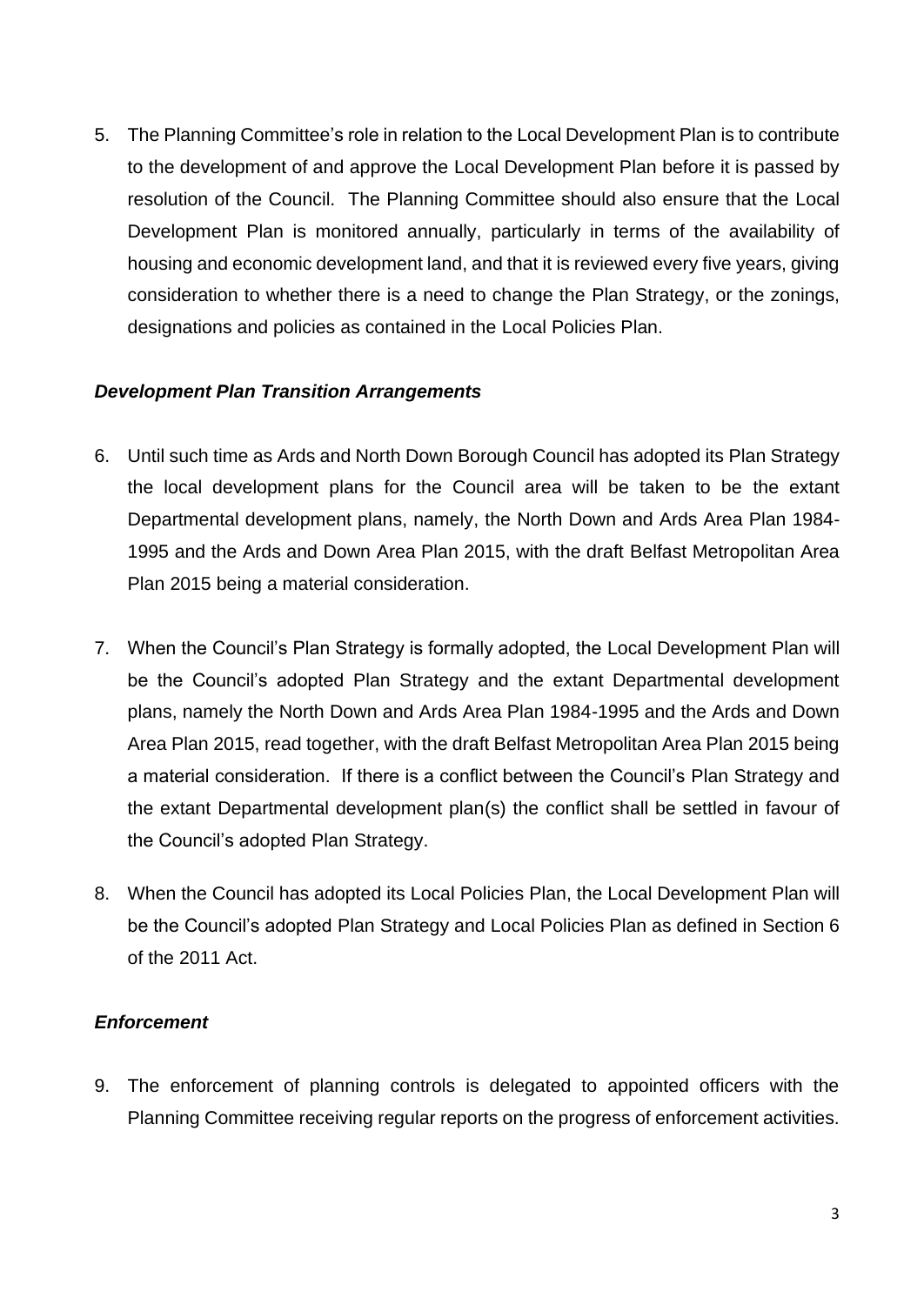### **SIZE OF THE PLANNING COMMITTEE**

- 10. Ards and North Down Borough Council Planning Committee comprises of 16 Members with no substitutions being permitted.
- 11. The quorum for the Planning Committee will be six (6) Members present and eligible to vote. Where there are less than six Members present eligible to debate an application and vote, the Committee shall be inquorate and the planning application cannot be determined. The application should therefore be withdrawn from the agenda and returned to the next Planning Committee meeting.
- 12. Where the Planning Committee becomes inquorate, not due to Committee Members being absent but due to Committee Members declaring an interest, the planning application concerned should be deferred to the next Planning Committee meeting to allow each Member to seek advice as to whether their interest of concern is in fact an interest which would prevent them considering and voting upon the planning application. In the event that a Member or Members, on receipt of advice, are comfortable that there is in fact no interest to prevent them considering and voting upon the application, the reasoning for such a position should be so recorded in the minutes of the next Planning Committee meeting.
- 13. In the event of Planning Committee still being inquorate, due to Members declaring an interest, the Council is deemed to not be able to determine the application, which is then referred to the Department.
- 14. The Head of Planning will normally attend all Planning Committee meetings in addition to planning officers presenting application reports and recommendations.

### **FREQUENCY OF MEETINGS**

15. In accordance with the Council's Standing Orders, Committees will be held on a monthly basis. The Planning Committee of Ards and North Down Borough Council will meet on the first Tuesday in every month at 7pm in the Council Chamber at 2 Church Street, Newtownards. In exceptional circumstances the Committee shall from time to time fix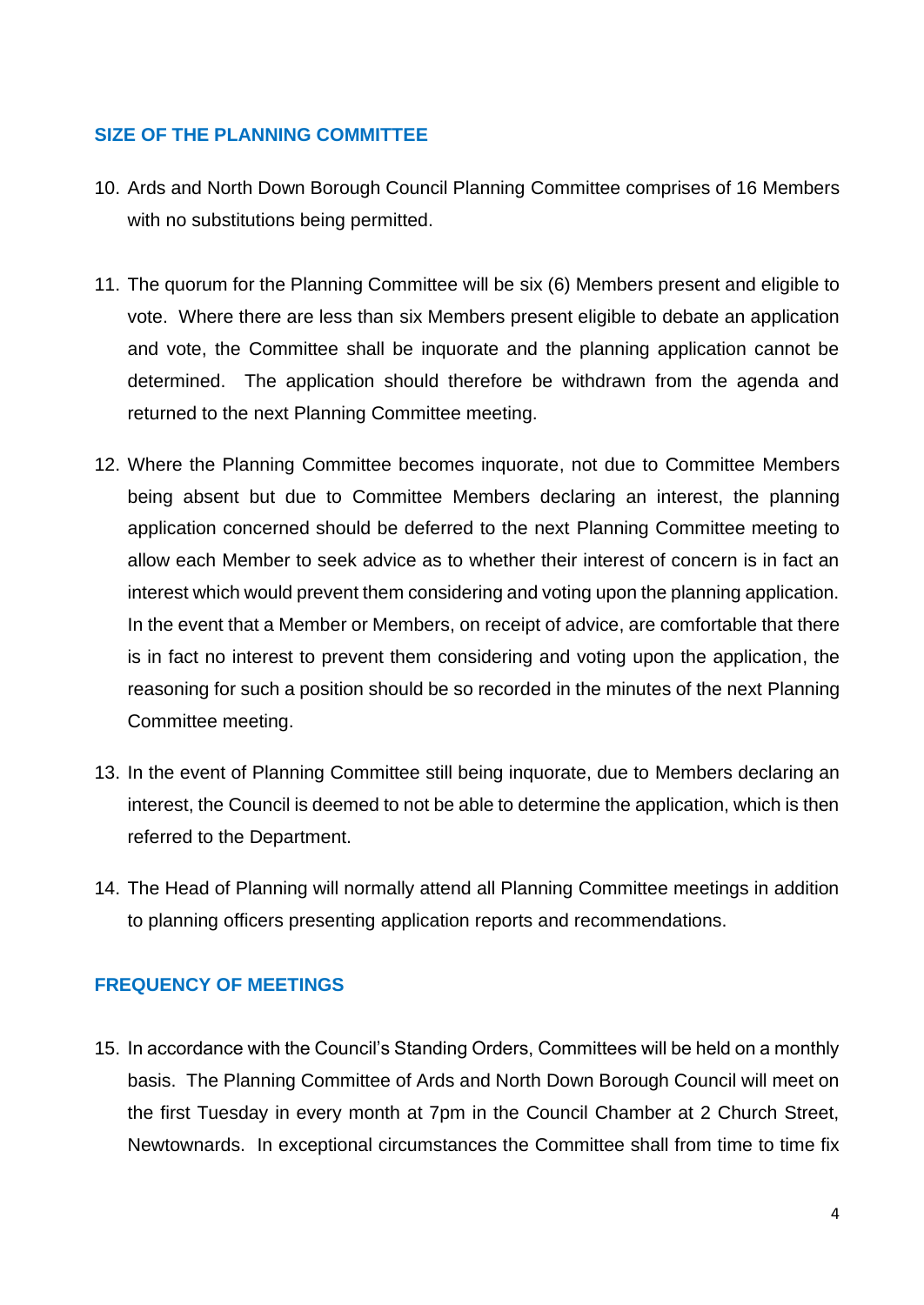its own day and hour of meeting and notify the Council. Committee meeting dates and times will be published monthly on the Council's website in advance of each meeting.

#### **SCHEME OF DELEGATION**

- 16. Section 31 of the Planning Act (NI) 2011 requires the Council to produce a Scheme of Delegation for operation in its area. A Scheme of Delegation is where decision-making for local applications is delegated to an appointed officer rather than the Planning Committee, thereby enabling speedier decisions and improved efficiency.
- 17. The Council's Scheme of Delegation relates only to those applications that fall within the definition of Regulation 2 of the Planning (Development Management) Regulations (NI) 2015. Certain statutory restrictions that apply to the Council's scheme prevent particular types of application from being delegated to officers, thereby requiring them to be determined by the Planning Committee. The Scheme of Delegation agreed by Ards and North Down Borough Council reflects these restrictions and can be viewed on the Council's website.

#### **ENFORCEMENT**

- 18. In accordance with the Planning Committee's Scheme of Delegation, the enforcement of planning controls is delegated to appointed officers. The Planning Committee will be informed of progress on cases and can request a report from officers to the Committee on any enforcement matter.
- 19. The Head of Planning will prepare a quarterly report on enforcement including the progress of formal enforcement cases which will be circulated to Planning Committee Members, detailing the number of live cases, details of notices issued, prosecutions and any other information deemed relevant.
- 20. An Enforcement Strategy detailing how enforcement action will be dealt with has been agreed by the Planning Committee and can be viewed on the Council's website.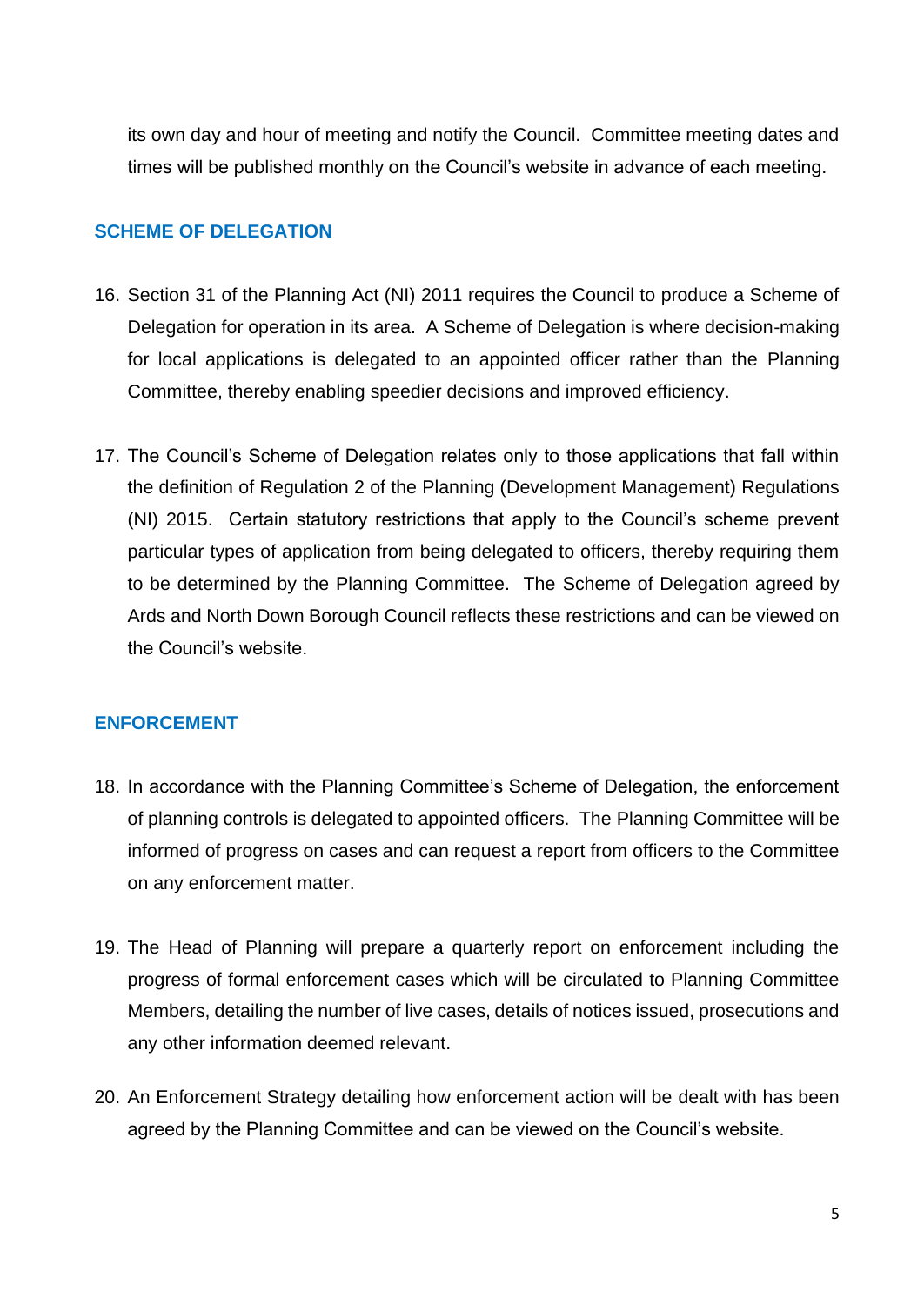#### **REFERRAL OF DELEGATED APPLICATIONS TO THE PLANNING COMMITTEE**

- 21. A weekly list of validated applications will be prepared and circulated to all 40 elected Members and will be published on the Council website.
- 22. Elected Members of the Council can request that a delegated application be referred ('called-in') to the Planning Committee.
- 23. In such cases, Members must notify the Head of Planning of requests in writing or by email stating clearly the reason(s) for such requests. Valid planning reasons must be provided for all applications 'called-in'. Requests must be made within 25 working days of the application being made valid; however, Members should be aware that applications can be determined after the expiration of 14 days from the date the application is first advertised, neighbour notified or first published on the Council's website, whichever date is the later or latest.
- 24. In addition, where applications have been delegated to officers, Planning Committee Members will be notified by email, usually on a Monday (or next appropriate day taking account of public/bank holidays) of a list of delegated decisions made, but not yet issued, which will detail the reference number, proposal, location, decision, number of objections, and a hyperlink to connect to the relevant part of the Planning Portal to enable Planning Committee Members to view more details about the application. If considered appropriate, Planning Committee Members can then request that applications are 'called-in'. Such requests must be received via the planning@ardsandnorthdown.gov.uk email inbox (marked as 'Call-In' in the subject line) by the specified time 48 hours later. It should be noted that applications for householder development which have not attracted objections and which are recommended for approval will not be included in the weekly delegated list, but the decisions issued immediately.
- 25. In either of the above circumstances an authorised senior officer will then liaise with the Chairperson or Vice Chairperson (as appropriate) to determine whether the reasons which have been set out constitute valid planning reasons so as to merit referral to the Planning Committee. The requesting Member will be advised if the request has been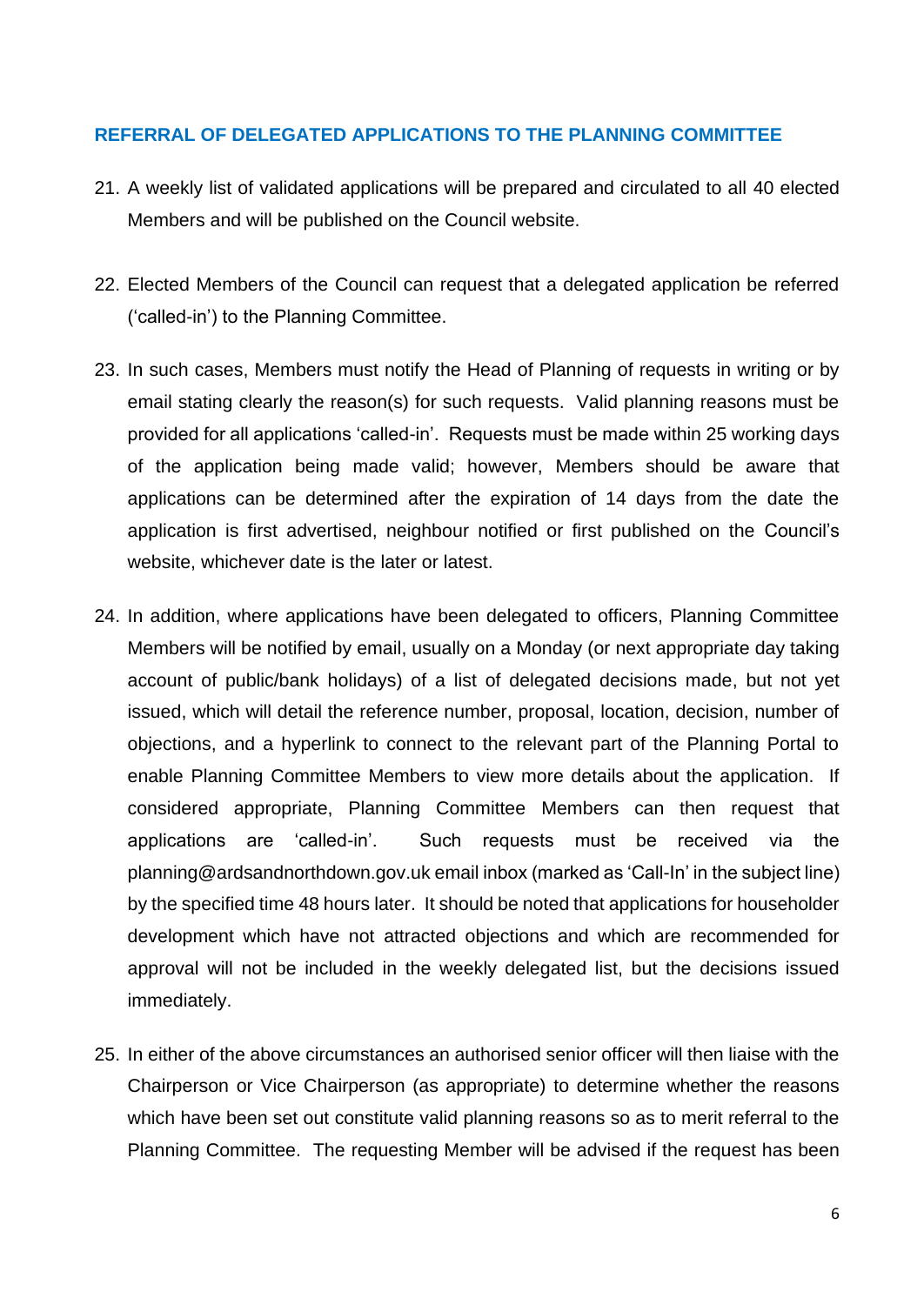successful or alternatively, if the reasons do not constitute valid planning reasons and the request rejected.

- 26. The agenda for the next appropriate meeting will be amended as soon as possible to reflect those applications that have been 'called-in' from the delegated list.
- 27. The Head of Planning may also consider it prudent to refer a delegated application to the Planning Committee for determination.
- 28. Members of the public, MLAs or MPs **cannot** directly request that an application be referred to the Planning Committee.
- 29. The number and nature of delegated applications referred to the Planning Committee will be reviewed on a regular basis.

# **PUBLICATION OF SCHEDULE OF APPLICATIONS TO BE DETERMINED BY PLANNING COMMITTEE**

30. The schedule of those applications to be determined at the Planning Committee meeting will be published on the Council's planning website pages ten working days before that Planning Committee meeting.

### **SUBMISSION OF INFORMATION**

- 31. In the interests of efficient and timely decision-making on those applications being presented to the Planning Committee with a recommendation, it is imperative that **all relevant and appropriate information** as required has been received by planning officers, whether in support of or in opposition to proposals. To this effect **no additional information** will be accepted by the Council after 5pm on the Tuesday *prior* to the Planning Committee meeting scheduled to hear that application (one full week prior).
- 32. In addition, **no documentation** should be circulated at the meeting at any time to Members by speakers.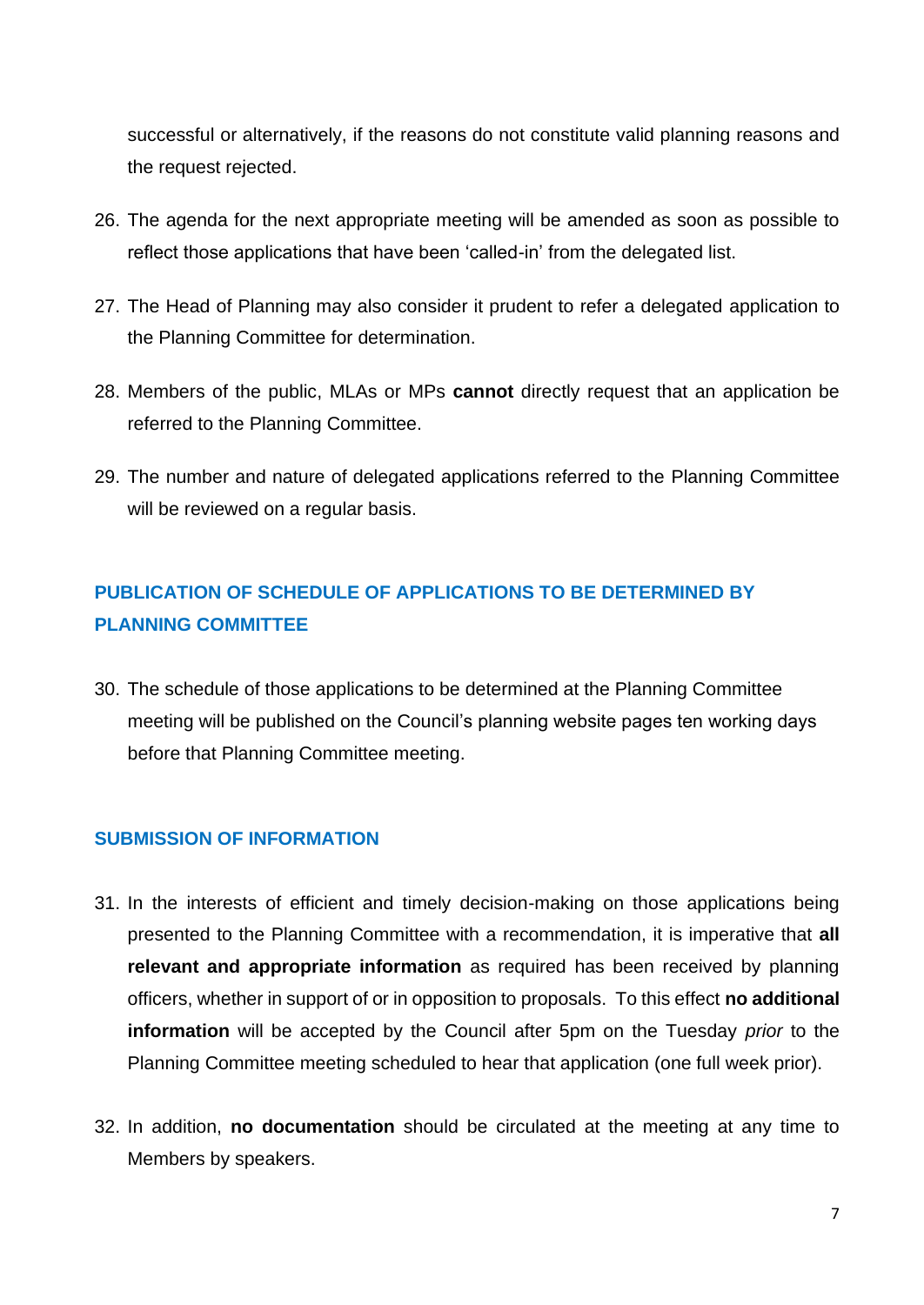### **FORMAT OF PLANNING COMMITTEE MEETINGS**

33. Ards and North Down Borough Council will operate its Planning Committee in line with its approved Standing Orders.

### *Standard Items*

- 34. The agenda will allow for the inclusion of the following items:
	- Notice of Meeting
	- Apologies
	- Declarations of Interests
	- Matters arising from the minutes of the previous meeting
	- Schedule of Planning Applications
	- Development Plan Issues
	- Enforcement Matters
	- Budgetary Matters
	- Performance Management Matters

### *Committee Papers*

- 35. All Planning Committee Members will be sent an agenda one week in advance of the committee meeting. The following papers (where appropriate) will also be provided:
	- Minutes of the previous meeting;
	- Details of Development Plan issues;
	- Details of relevant Enforcement matters;
	- Details of proposed pre-determination hearings;
	- Details of non-delegated applications (including those brought back following deferral) for consideration by the Planning Committee;
	- Details of applications of regional significance with an impact upon the Council area in response of which the Council is a statutory consultee or where it may wish to make representations;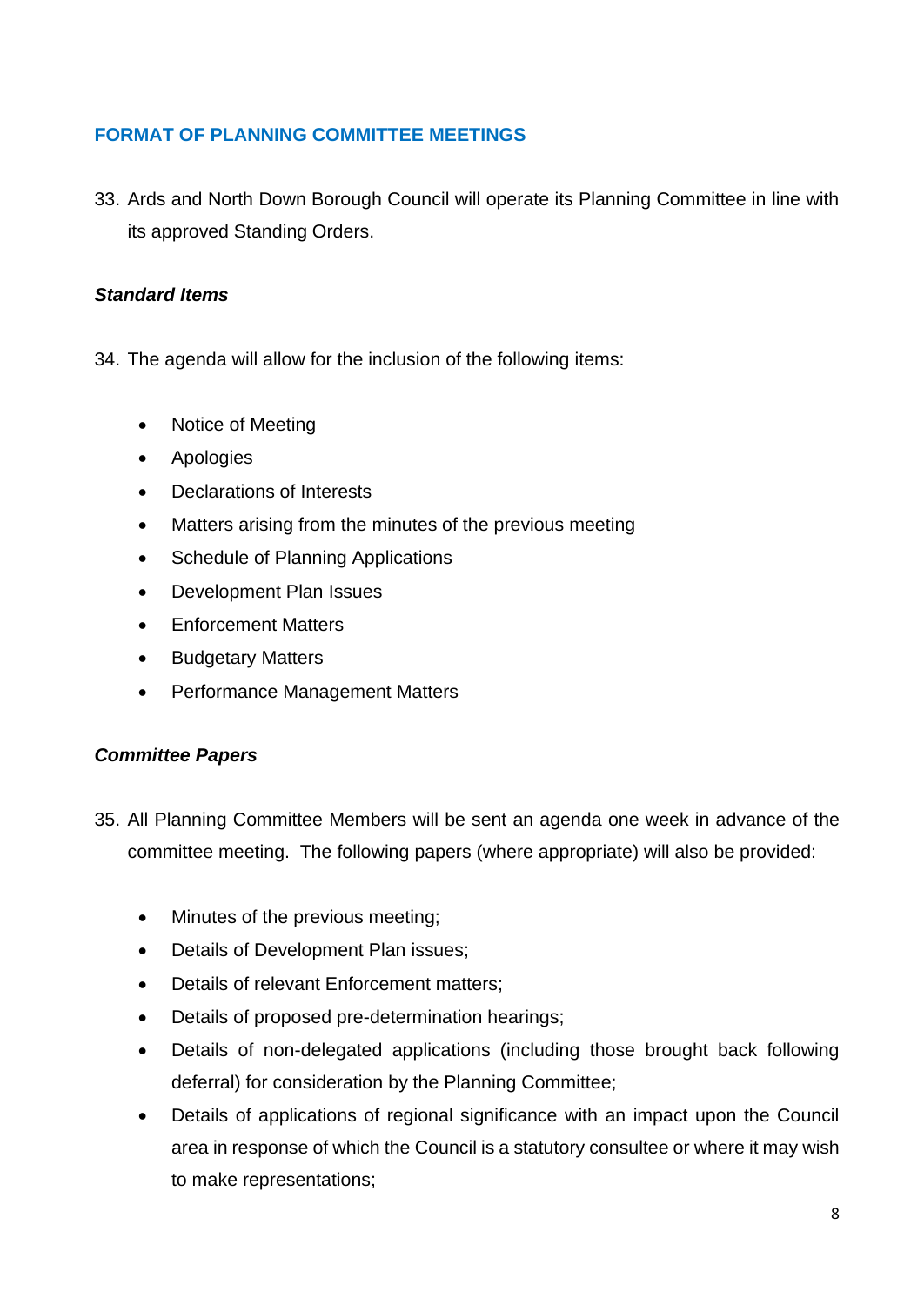- Performance Management Reports.
- 36. When considered appropriate two sets of the detailed drawings will be made available in the Members' Room in both Church Street, Newtownards and in The Castle, Bangor, for inspection from the Thursday before and each day up to and including the day of the scheduled Planning Committee meeting.
- 37. The Chairperson and Vice Chairperson of the Planning Committee along with the Head of Planning (or authorised senior officer) will hold a briefing session with planning officers on each application to be considered in advance of the Planning Committee meeting.
- 38. Where necessary, planning officers will prepare an addendum before 10.30am on the day of the Planning Committee meeting to report any updates since the agenda was issued.
- 39. Planning Committee meetings will be open to the public.

### *Declarations of Interests*

40. At the beginning of **every** meeting, Members will be asked to declare an interest in any item on the agenda and must leave the Council Chamber (including the Public Gallery) for that item. Once the item has been determined (or deferred), Members will be invited to return.

# **PUBLIC SPEAKING**

### *Procedures for Public Speaking*

- 41. The following procedures will apply to Ards and North Down Borough Council Planning Committee meetings:
	- Requests to speak should be received by the Planning Department (in writing or by email) at least 5 working days prior to the scheduled Planning Committee meeting.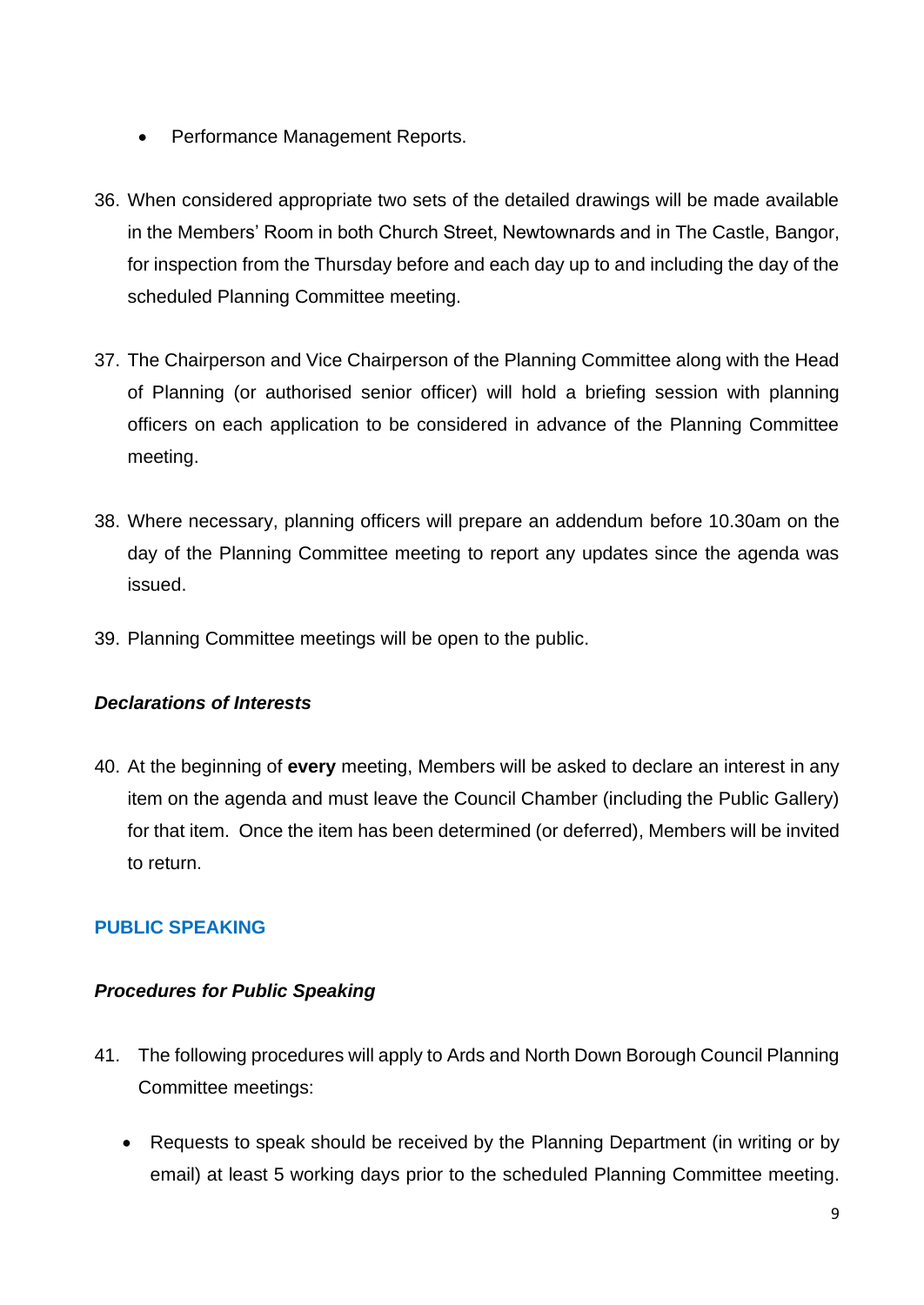Late requests will not be accommodated. The request must set out the material planning issues that the speaker wishes to raise.

- Requests to speak can only be submitted once the Schedule of applications to be heard has been published. The Planning Department will not accept requests made via representations (either in letters of support or objections) submitted in relation to any planning application.
- Written requests should be addressed to Ards and North Down Borough Council Planning Department and highlighted "Request to Speak"; Email requests should be sent to planning@ardsandnorthdown.gov.uk and specify "Request to Speak" in the subject line.
- When a speaking request has been accepted, registered speakers must submit a copy of their speaking note to the Planning Department by 10.30am on the Friday prior to the scheduled meeting. Failure to provide by the specified time will result in cancellation of the speaking rights.
- Members, whether or not on the Planning Committee, may speak in opposition or support of a proposal – in the case of a Member of the Planning Committee, that Member must declare an interest and be excluded from any discussion and decision on the application;
- There is **only one 5-minute slot** for those speaking in opposition to an application, and **only one 5-minute slot** for those speaking in support of an application. Where there is more than one request to speak, the 5 minutes will be shared or one person can be appointed to speak;
- Members of the public (including agents/representatives) may wish to appoint an elected Member, or an MLA/MP to speak on their behalf or alongside them – regardless, the 5-minute limit will still apply.
- Members of the public seeking to speak will be expected to have organised themselves in advance of the Planning Committee meeting and informed the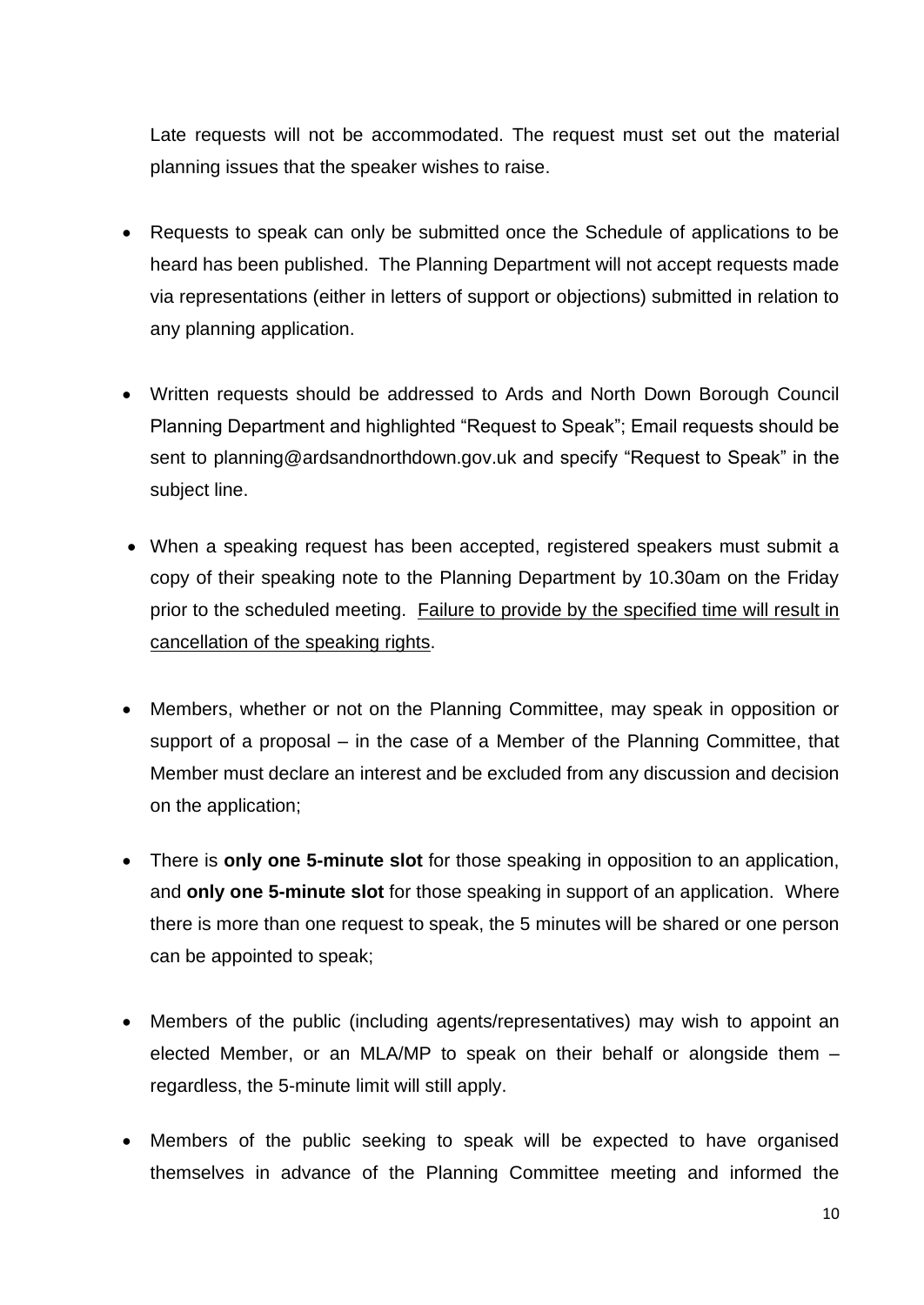Planning Department of details of those individuals intending to share the time or of an appointed speaker (and have submitted a copy of the speaking note by the time prescribed);

- The Planning Committee can seek clarification from those who have spoken but must not enter into a debate on any issue raised;
- No documentation should be circulated at the meeting to any Members by speakers;
- Audio/visual presentations will not be permitted;
- The exhibition of models and displays will not be permitted;
- Applications where there will be speakers from the public will be taken first, where possible;
- Planning officers can address any issues raised.
- 42. Where an application has been debated by Planning Committee but no decision made and it is then deferred for any reason, when it is returned to a subsequent Planning Committee meeting there shall be a further exercise of speaking rights, **only to those who registered in the first instance**, of 3 minutes only, (and providing a copy of speaking notes was submitted within the specified time frame) limited by the Chair to particular issues. A copy of the speaking notes must also be provided to the Planning Department by 10.30am on the Friday prior to the Planning Committee meeting where the application is being heard again. Failure to provide by the specified time will result in cancellation of speaking rights.

#### **AUDIO RECORDING OF COMMITTEE MEETINGS**

43. From April 2019 audio recordings of each meeting will be made by the Council, with the exception of items discussed 'In Committee'. These recordings will be posted on the Council's webpages after the minutes of the meeting have been ratified at full Council. Interested parties should listen to both the recording of the Planning Committee meeting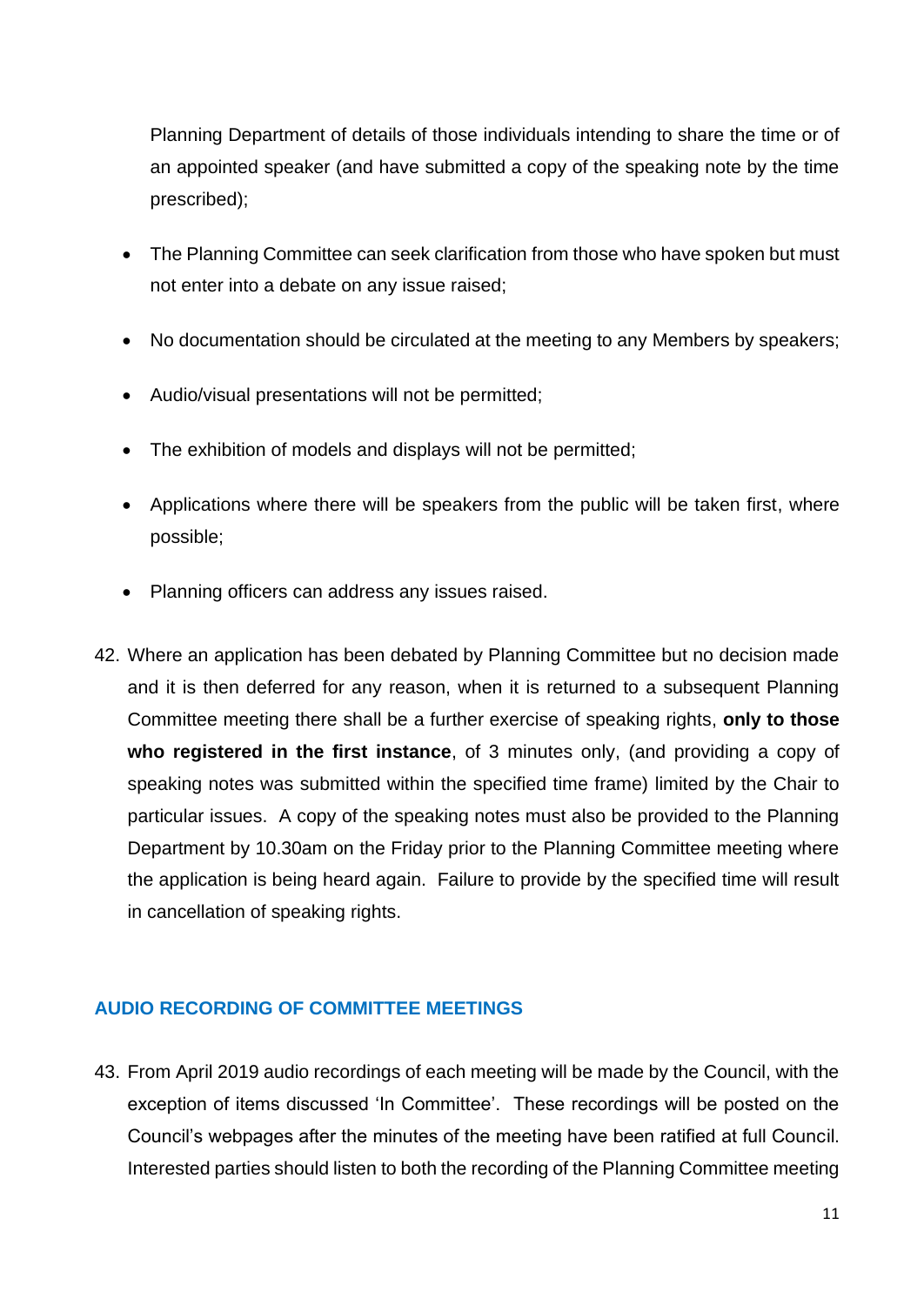and that of full Council, as items heard at Committee which relate to matters for which Planning Committee does not have delegated powers are subject to ratification by full Council. All comments made by speakers appearing before the Committee, whether elected representatives, planning agents or members of the public will be included within the recording.

### **RUNNING ORDER**

44. Details of the running order for discussion of planning applications is included as Appendix 1 to this Protocol.

### **COMMITTEE DECISIONS**

- 45. The main role of the Planning Committee is to consider applications made to the Council as the local planning authority and determine whether planning permission should be approved or refused.
- 46. A Planning Officer will prepare a Case Officer report containing a professional planning recommendation which will be circulated in advance. Members will be expected to appraise themselves of any relevant drawings/plans and other relevant information available to them on the Planning Portal. The application will be presented with a recommendation on whether the application should be approved, approved with conditions or refused. Plans and photographs may be shown as appropriate.
- 47. After the Planning Officer presents the report, Members will have an opportunity to ask questions of the Planning Officer relating to the proposed development, those speaking for or against the proposal, and debate the case.

### *Committee Decision Making Options*

- 48. The Planning Committee will discuss applications presented to it during the Planning Committee meeting before taking a vote on one of the following options:
	- Approve the application with conditions as recommended;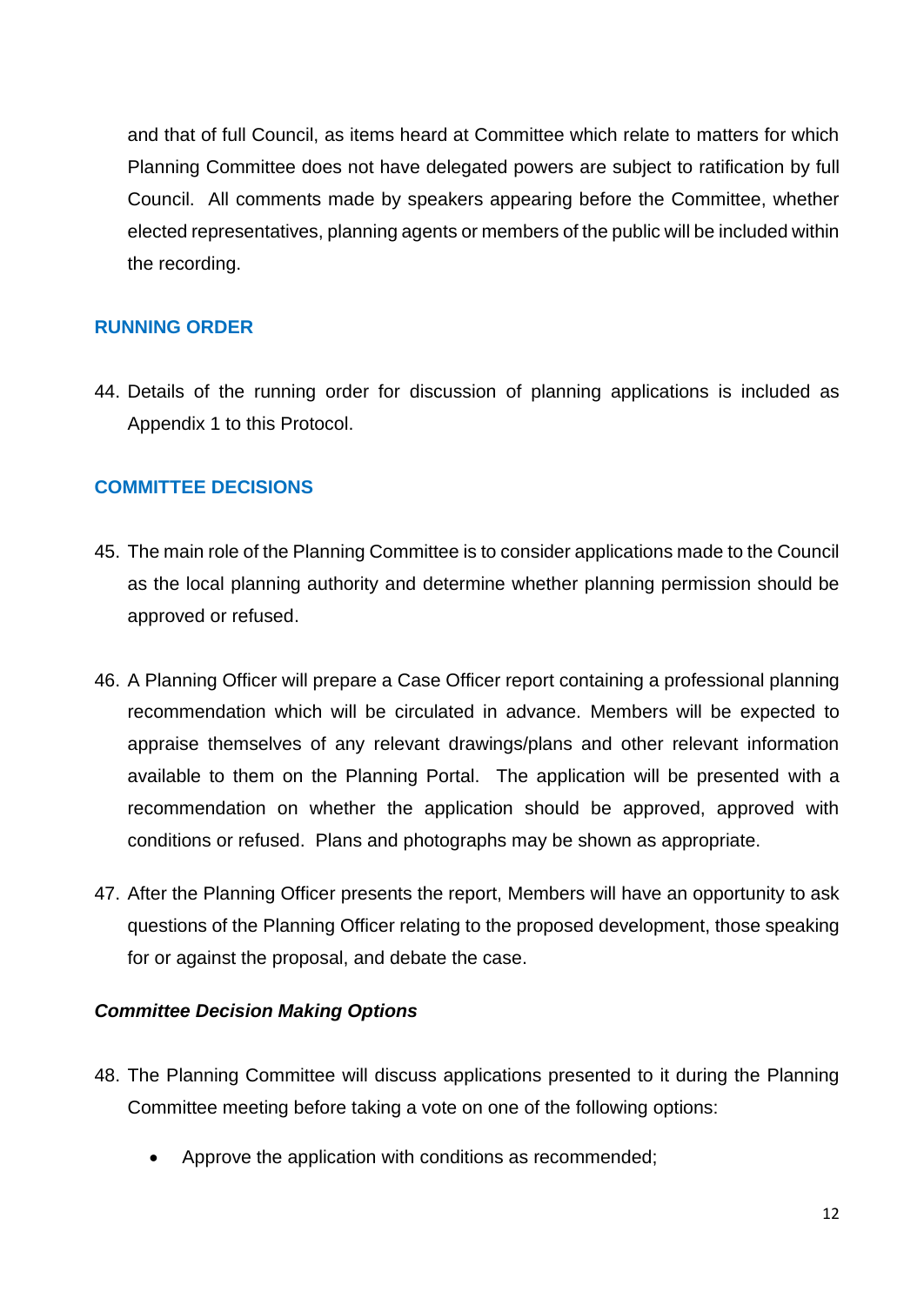- Approve the application with amended conditions;
- Refuse the application for the reasons recommended;
- Refuse the application with additional or different reasons recommended;
- 'Minded to' approve or refuse the application in contrast to the officer recommendation;
- Defer the application to allow additional information/clarification to be provided or a site visit to be arranged.
- 49. Any appropriate conditions/reasons for refusal must be proposed and seconded before being voted on by Members.
- 50. The Committee Chairperson has a casting vote.
- 51. A recorded vote will be taken where a motion is not unanimous whereby the names of Members voting for and against the proposal will be recorded manually and entered into the minutes.
- 52. Planning Committee Members can add, amend or remove conditions to an approval, (or add, amend or remove reasons for refusal) but they cannot amend the application itself (for example, by allowing a one-bedroom flat if the application is for a two-bedroom flat). Members will therefore seek guidance from the relevant planning officer as to the appropriateness of the proposal to add, amend, or remove a condition or reason for refusal. Any additional conditions should be proposed and seconded before being voted on by Members. Members should be aware that conditions can be tested at appeal and based on planning case law there are a number of requirements that they should therefore meet, namely that they should be necessary, relevant to planning and the development under consideration, enforceable, precise and reasonable in all other respects. An applicant also has a right of appeal to the Planning Appeals Commission in respect of all reasons for refusal.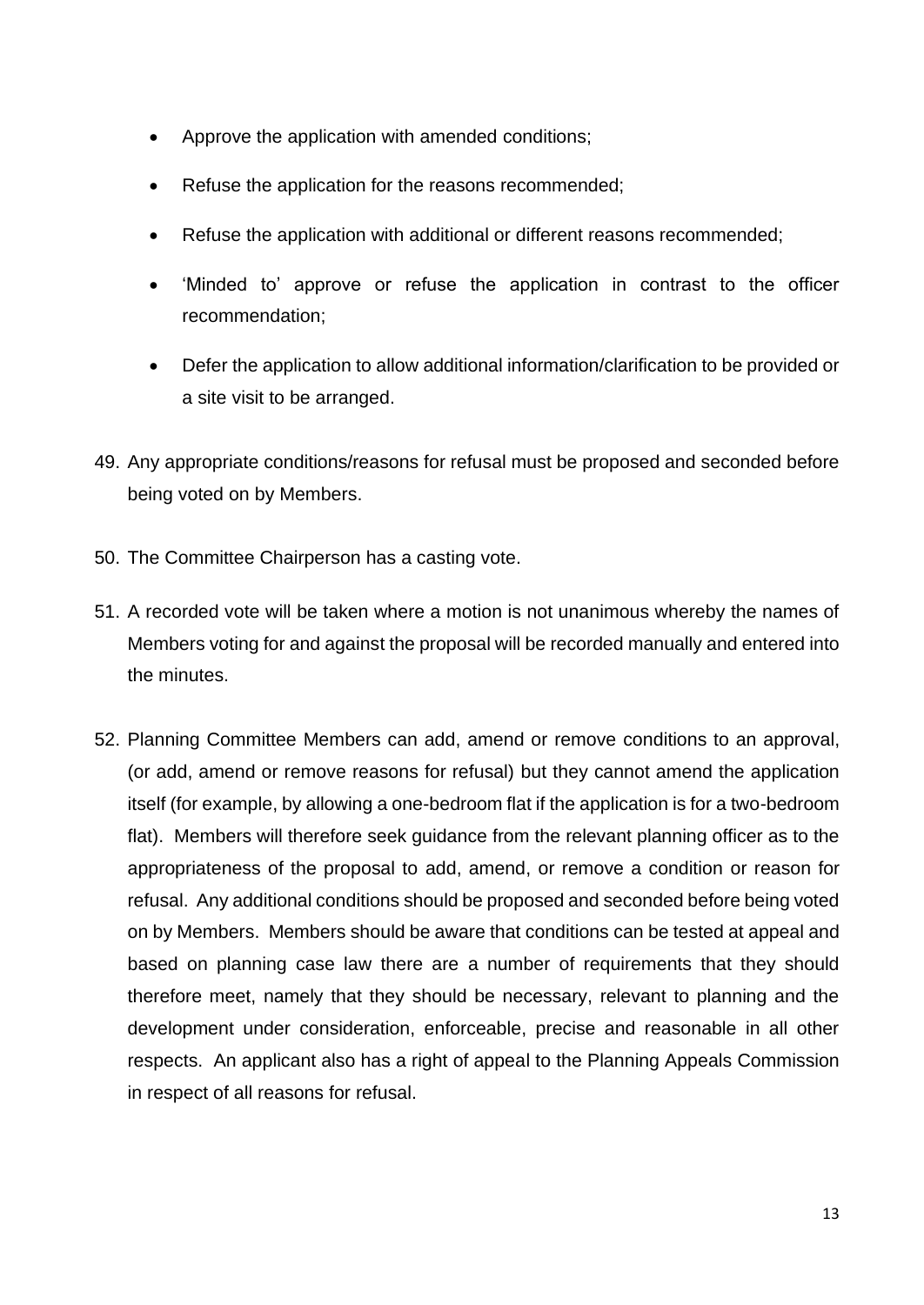#### *Decisions Contrary to Officer Recommendation*

- 53. The Planning Committee has to reach its own decision. Planning Officers offer advice and make a recommendation. Planning Officers' views, opinions and recommendations may, on occasion, be at odds with the views, opinions or decisions of the Planning Committee or its Members. There should always be scope for Members to express a different view from Planning Officers in appropriate circumstances.
- 54. The Planning Committee can accept, reject or place a different interpretation on, or give different weight to, the various arguments and material planning considerations.
- 55. Planning Committee decisions contrary to Planning Officer recommendation may be subject to appeal or to legal challenge. Members should therefore ensure that the planning reasons for the decision are set out and based on proper planning reasons prior to any resolution being made and voted upon thereafter. The Planning Officer should always be given the opportunity to explain the implications of the Planning Committee's decision.
- 56. If the Committee votes to overturn the recommendation of the Planning Officer by way of a "minded to approve or refuse the planning application" motion, the Member proposing the motion to overturn the recommendation must outline the reasoning and material planning considerations relied upon for reaching such a decision. Such reasoning should explain, as and when appropriate, why it is proposed to depart from the development plan, the departure from policy or policy interpretation relied upon and/or what material planning considerations are being attributed determining weight. The receipt of the reasoning and material planning considerations from the Member proposing the motion will ensure that the Committee is fully aware of the reasoning and material planning considerations upon which such a motion is based and allow the Planning Department to prepare a note of the reasoning, accompanied by either draft reasons for refusal or draft reasons for approval with draft conditions. This report will be presented at the next Planning Committee meeting to allow the Committee to consider its content. As a consequence of the tabling of the "minded to" motion, the planning application will be deferred to the next Planning Committee meeting to permit the Planning Department to prepare this report. As part of the deferral of the application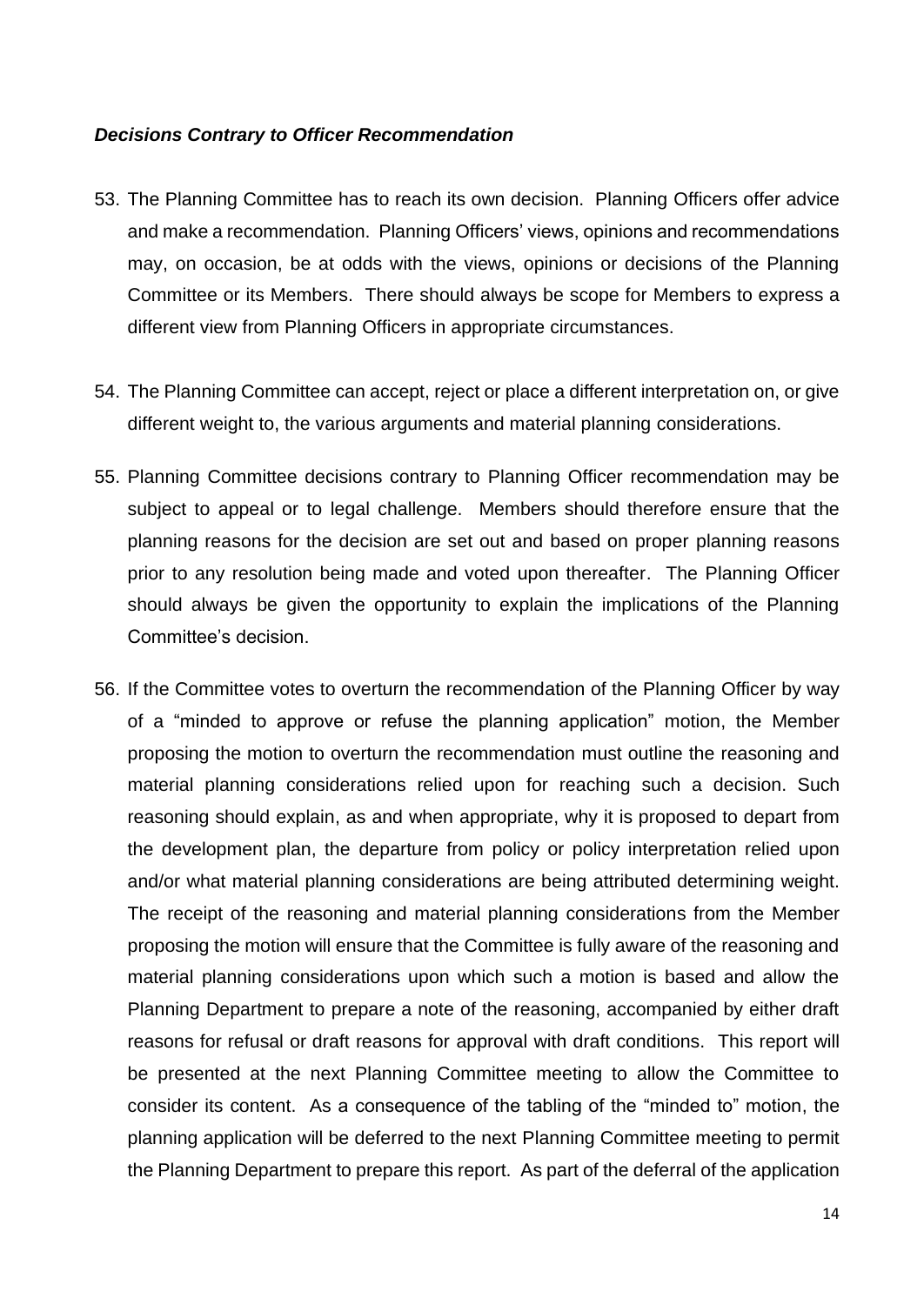the Committee, Chair of the Committee, or Head of Planning, may seek legal advice on the robustness of the reasons for refusal or the reasoning and conditions of approval. Any such advice will be provided to the Committee in advance of the resumption of the consideration of the planning application to allow them to consider same.

- 57. No additional speaking rights will be afforded to any person unless at the Chairperson's discretion he/she authorises same. Such speaking rights will be a maximum of 3 minutes.
- 58. In the event that a Member tables a motion contrary to the recommendation of the Planning Department seeking to approve or refuse the planning application (other than a "minded to" motion) the Member proposing the motion to overturn the recommendation must set out the reasoning and material planning considerations relied upon for reaching such a decision prior to tabling the motion and the Committee voting on same. Such reasoning should explain, as and when appropriate, why it is proposed to depart from the development plan and/or the departure from policy or policy interpretation relied upon and/or what material planning considerations are to be attributed determining weight.
- 59. Decisions contrary to a Planning Officer's recommendation, and full details of the Members' reasoning for attaching differing weight to material considerations or departing from planning policy or the development plan, must be formally recorded in the Planning Committee minutes, ratified at the next Planning Committee meeting and a copy placed on the planning application file / electronic record.
- 60. The Planning Committee and Members tabling motions to overturn recommendations of the Planning Department should be mindful of the ability to seek costs on appeal to the Planning Appeals Commission or potential costs liability that may arise through any legal challenge brought against such a contrary decision.

#### *Appeal Contrary to Officer Recommendation*

61. In the event of an appeal against a refusal of planning permission contrary to a Planning Officer's recommendation, planning consultants or different planning officers than those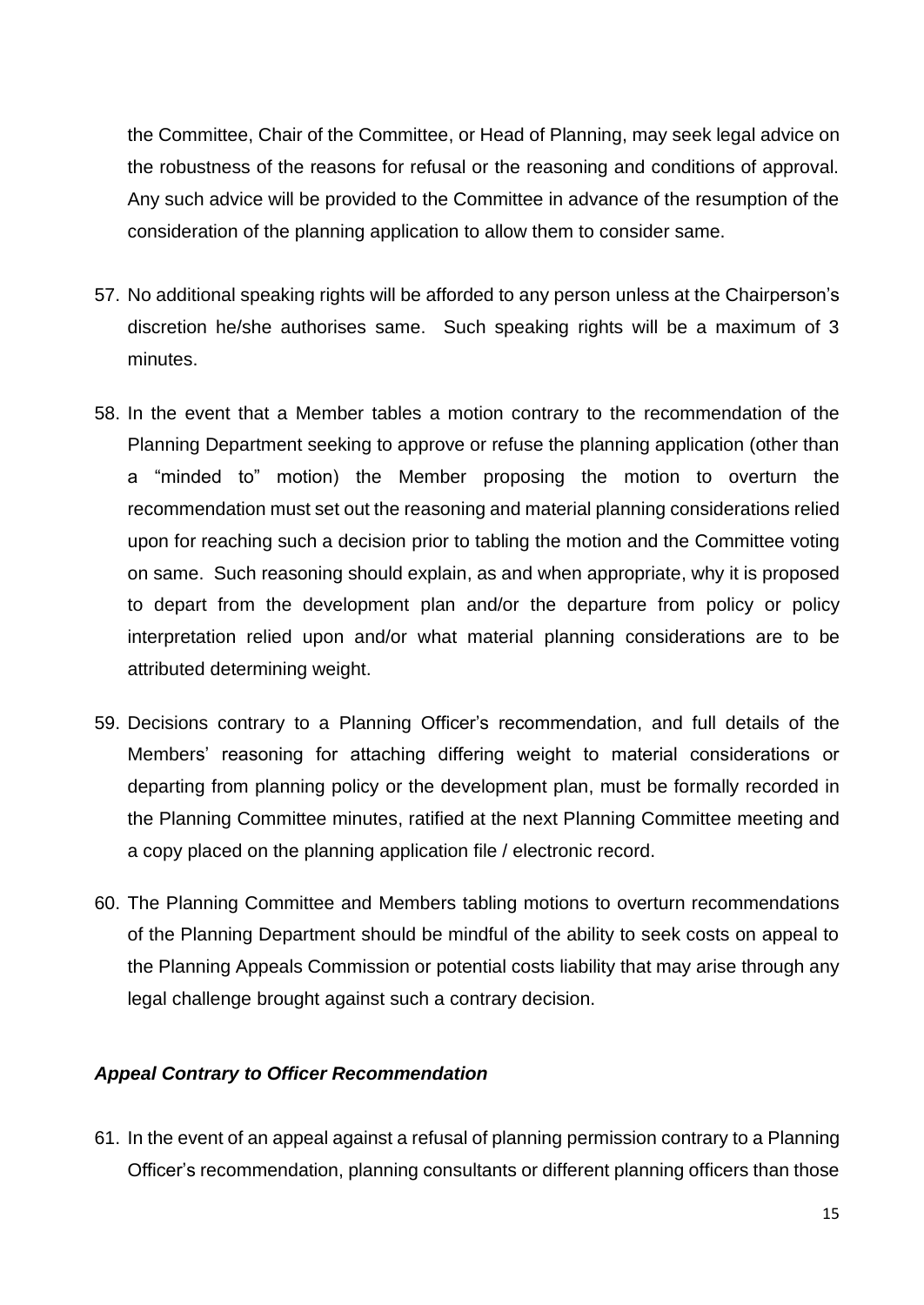who made the original recommendation may be appointed to represent the Council at appeal.

#### *Decisions Contrary to Local Development Plans*

- 62. Planning decisions should be taken in accordance with the Local Development Plan (in so far as it is relevant to the application) unless material considerations indicate otherwise.
- 63. Should a Planning Committee Member propose, second or support a decision contrary to the local development plan, they will need to clearly identify and understand the planning reasons for doing so, and clearly demonstrate how these reasons justify overruling the local development plan.
- 64. The reasons for any decisions which are made contrary to the development plan must be formally recorded in the minutes and a copy placed on the planning application file / electronic record.
- 65. All decisions, whether taken by the Council's appointed Planning Officer, or by the Planning Committee, are decisions made by Ards and North Down Borough Council and may be subject to challenge either by judicial review or appeal.

### **LEGAL ADVISER**

66. Ards and North Down Borough Council will have access to legal advice to support the planning function. Members may require the Legal Adviser to provide legal advice on an issue which arises during the course of a meeting of the Planning Committee. The Director of Regeneration, Development and Planning, and the Head of Planning, shall each also have the ability to exercise discretion regarding the requirement for attendance of the Legal Adviser at Planning Committee. In such circumstances, the Committee shall meet 'in Committee' with only Members of the Planning Committee, presiding officials and the legal adviser(s) remaining in the room. For the avoidance of doubt, all councillors who are not Members of the Planning Committee and Members of the said Committee who have chosen to speak as a supporter or objector to an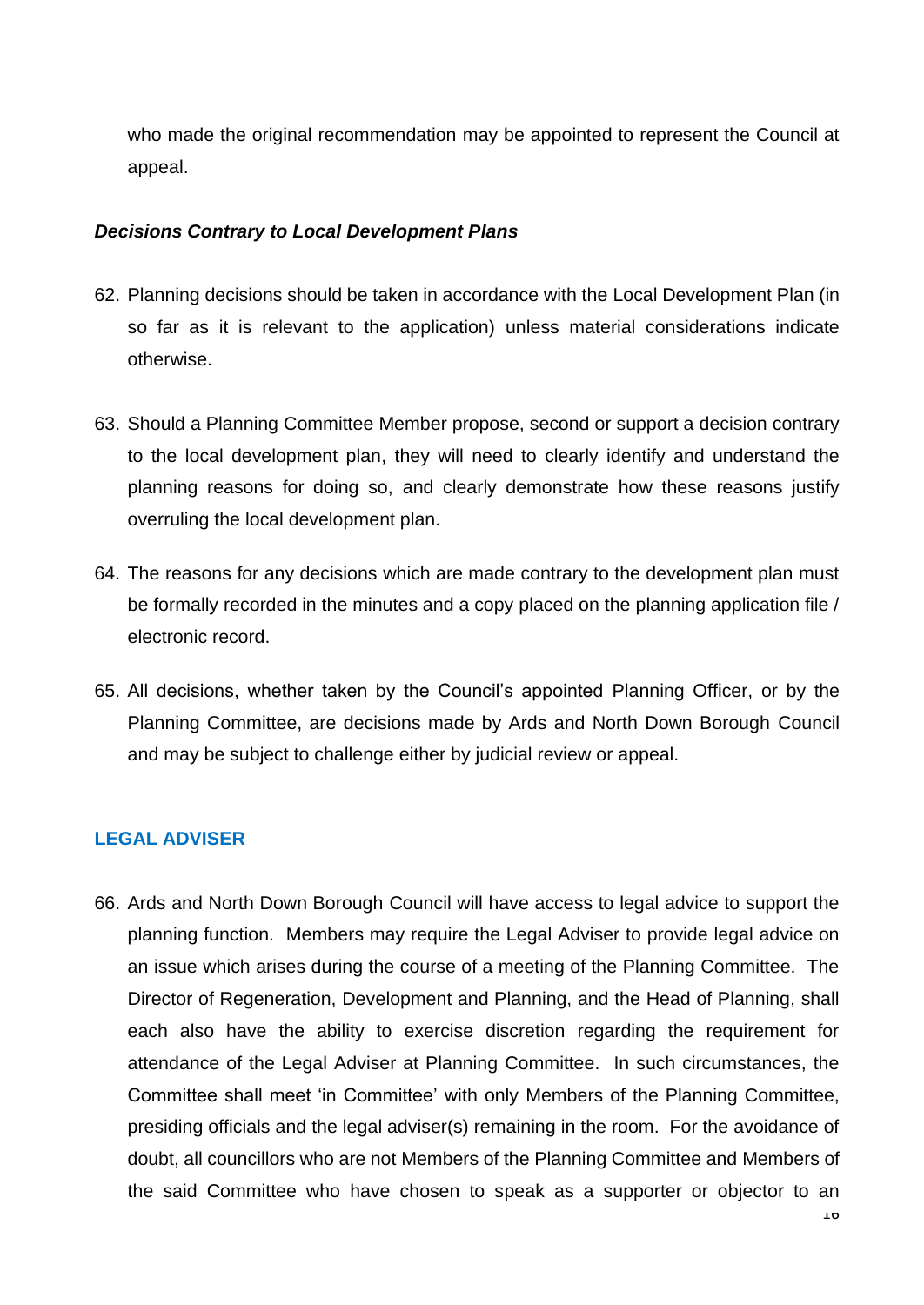application, will be required to withdraw from the room while the legal advice is provided on the matter arising.

### **DEFERRALS**

- 67. The Planning Committee can decide to defer consideration of an application to the next Planning Committee meeting to:
	- allow additional information/clarification to be provided (including provision of legal advice);
	- allow a site visit to be arranged; or
	- enable consideration of a 'minded to approve or refuse the planning application' reasoning.

Such a decision should be proposed, seconded and subject to a majority vote.

- 68. Members of the Planning Committee should be aware that deferrals will inevitably have an adverse effect on processing times and will prolong future meetings, and therefore should be used as an exception. Members should therefore restrict themselves, where possible, to one deferral only per application. In addition, there should be clear reasons why a deferral is necessary.
- 69. Members should not seek to defer an application in order to seek to re-design or negotiate amendments to an application. The Committee must determine the proposal as presented before it.

### *Minutes of Planning Committee Meetings*

70. Written minutes will be recorded at all Planning Committee meetings which will be published on the Council's website. All minutes taken at Planning Committee meetings, although not verbatim, must reflect the discussions and decisions taken during the meetings as these could be used as evidence should any complaints be made about how decisions were taken, or a decision appealed to the Planning Appeals Commission.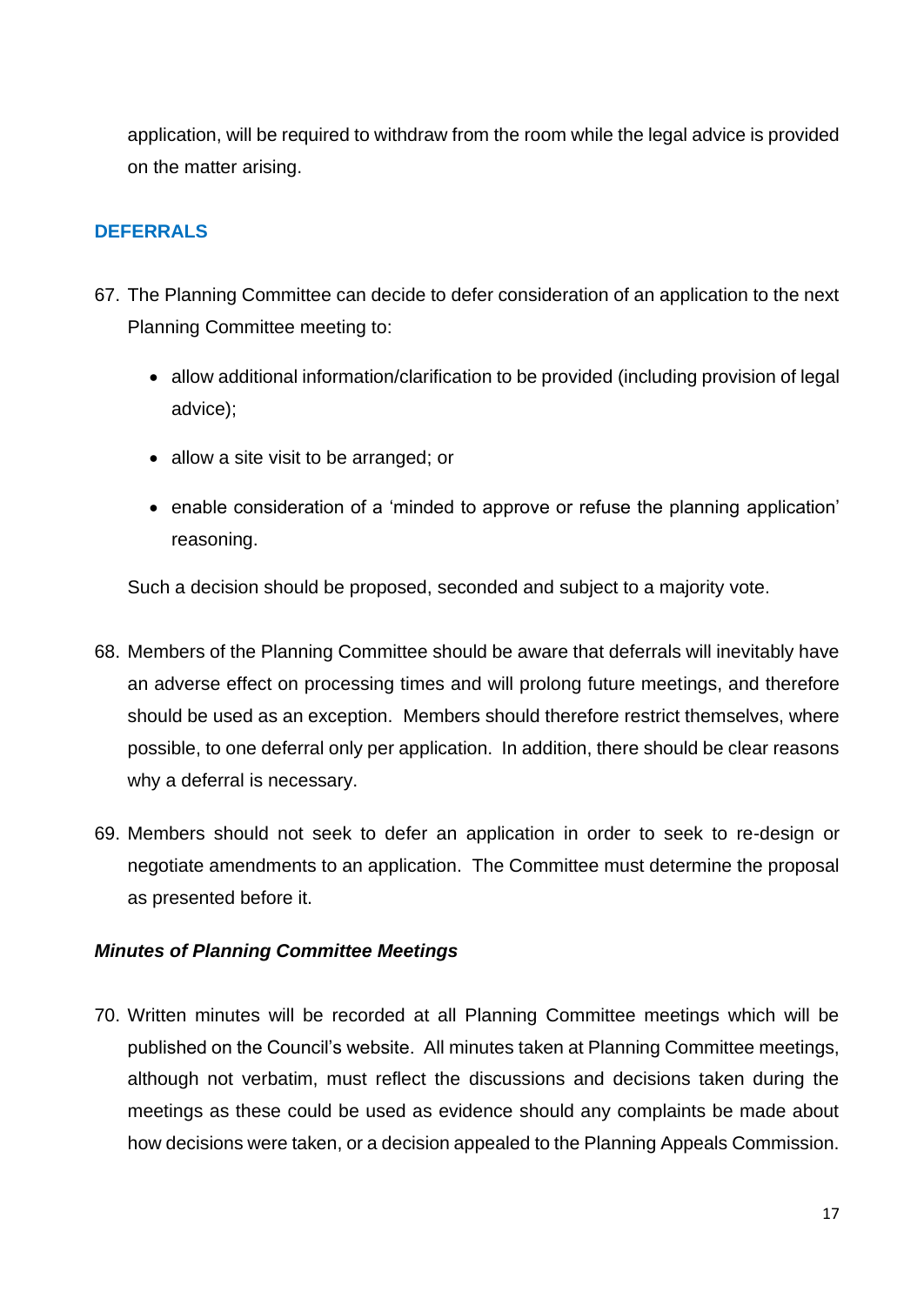### **SITE VISITS**

- 71. Planning Committee site visits can be useful to identify very important features of a proposal that may be impossible to convey in a written report or by photographs, video, plans and drawings. Site visits can cause delay and should only be used where the expected benefit is substantial.
- 72. Planning Committee visits will normally be arranged by the Head of Planning, in consultation with the Chairperson, where in their judgement the substantial benefit test applies, i.e.
	- The impact of the proposed development is difficult/impossible to visualise from the officer's report, photographs, video, plans, drawings and any other supporting material;
	- There is good reason why the comments of the applicant and objectors cannot be expressed adequately in writing;
	- The proposal is particularly contentious;
	- Non-visual considerations such as noise and smell are key issues on which the application will be determined.
- 73. If Planning Committee Members defer consideration of an application for a site visit this should only follow a formal proposal, the substantial benefit test and the vote being taken. The reason for deferral for a Planning Committee site visit shall be minuted.
- 74. The purpose of the Planning Committee site visit is a fact-finding exercise and therefore public rights of attendance/speaking do not apply. The purpose is not to make a decision on the application.
- 75. Where a site visit is agreed, the planning case officer will contact the applicant/agent to arrange access to the site. Invitations will then be sent to Members of the Planning Committee.
- 76. At the site visit the merits of application should not be discussed. The purpose of any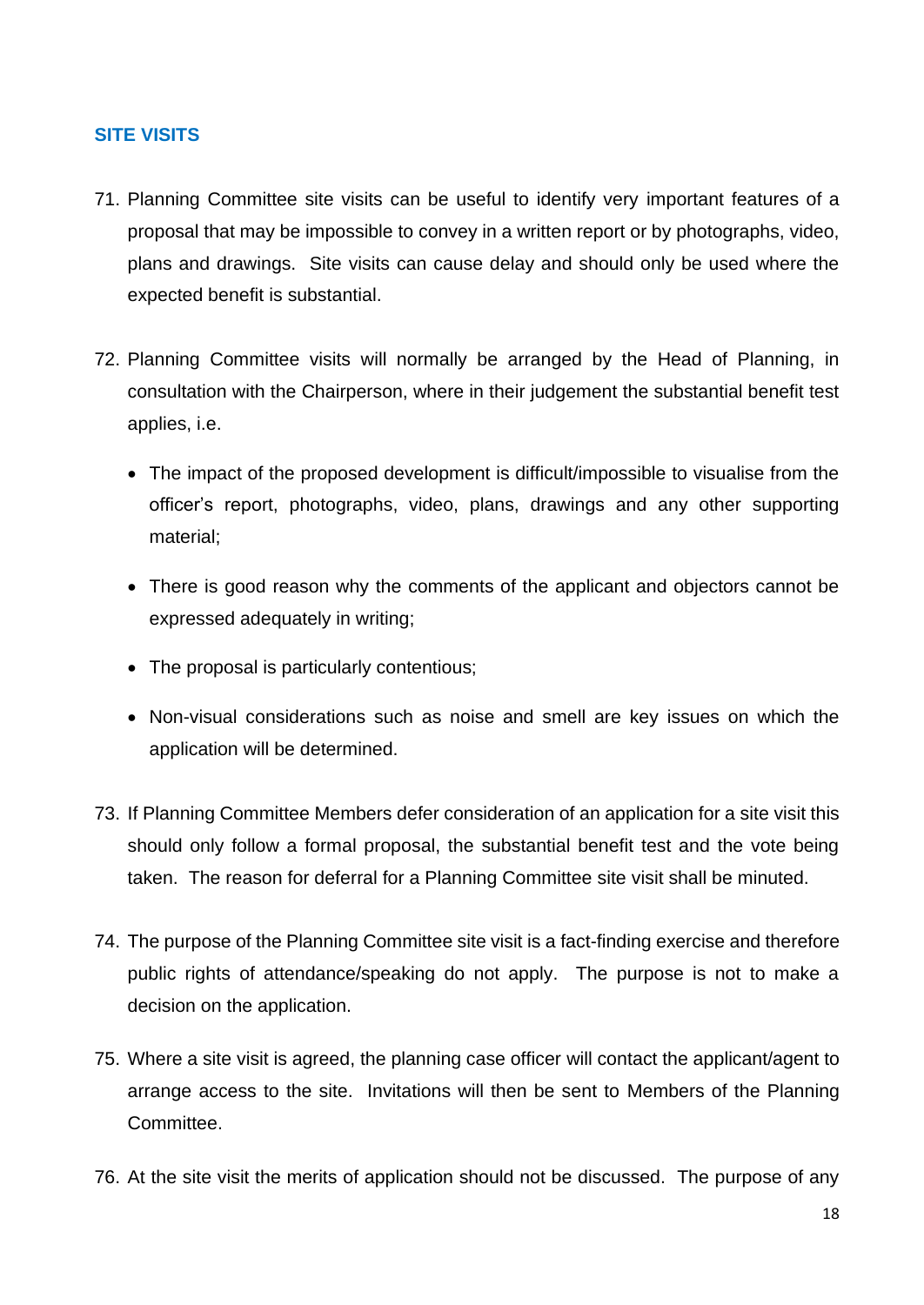discussion is to direct Planning Committee Members to the matters they have come to view or experience. Neither the applicant/agent, objectors, supporters, the Council nor any other Member of the public, will be permitted to address Planning Committee Members, either individually or as a group. It is a function of the Chairperson of the Planning Committee, but also of any officer present and the Planning Committee Members themselves, to make this clear at the visit or beforehand if a member of the public enquires.

- 77. Members of the Planning Committee should not carry out their own unaccompanied site visits as there may be issues relating to permission for access to land, they will not have the information provided by the Planning Officer, and, in some circumstances (e.g. where an elected Member is seen with applicant or objector) it might lead to allegations of bias.
- 78. Site visits must not be requested in any of the following cases:
	- To consider boundary or neighbour disputes;
	- To consider objections raised on competition grounds;
	- To consider objections raised on the grounds of loss of property values;
	- To consider any other issues which are not material planning considerations;
	- Where Members of the Planning Committee have already visited a site within the last year, except in exceptional circumstances; or
	- To consider representations from friends, neighbours or relatives.

#### *Site Visit Procedure*

- 79. The Chairperson/Vice Chairperson of the Planning Committee will oversee the conduct of site visits. They will start promptly at the time notified to Members and planning officers. At the request of the Planning Committee Chairperson/Vice Chairperson, the planning officer may be invited to describe the proposal to Members. Whilst Planning Committee Members will be expected to be familiar with the planning officer's report, plans/drawings may be used where necessary.
- 80. The planning officer may indicate matters of fact in relation to the proposal and surrounding land which Members can take account of. Through the Planning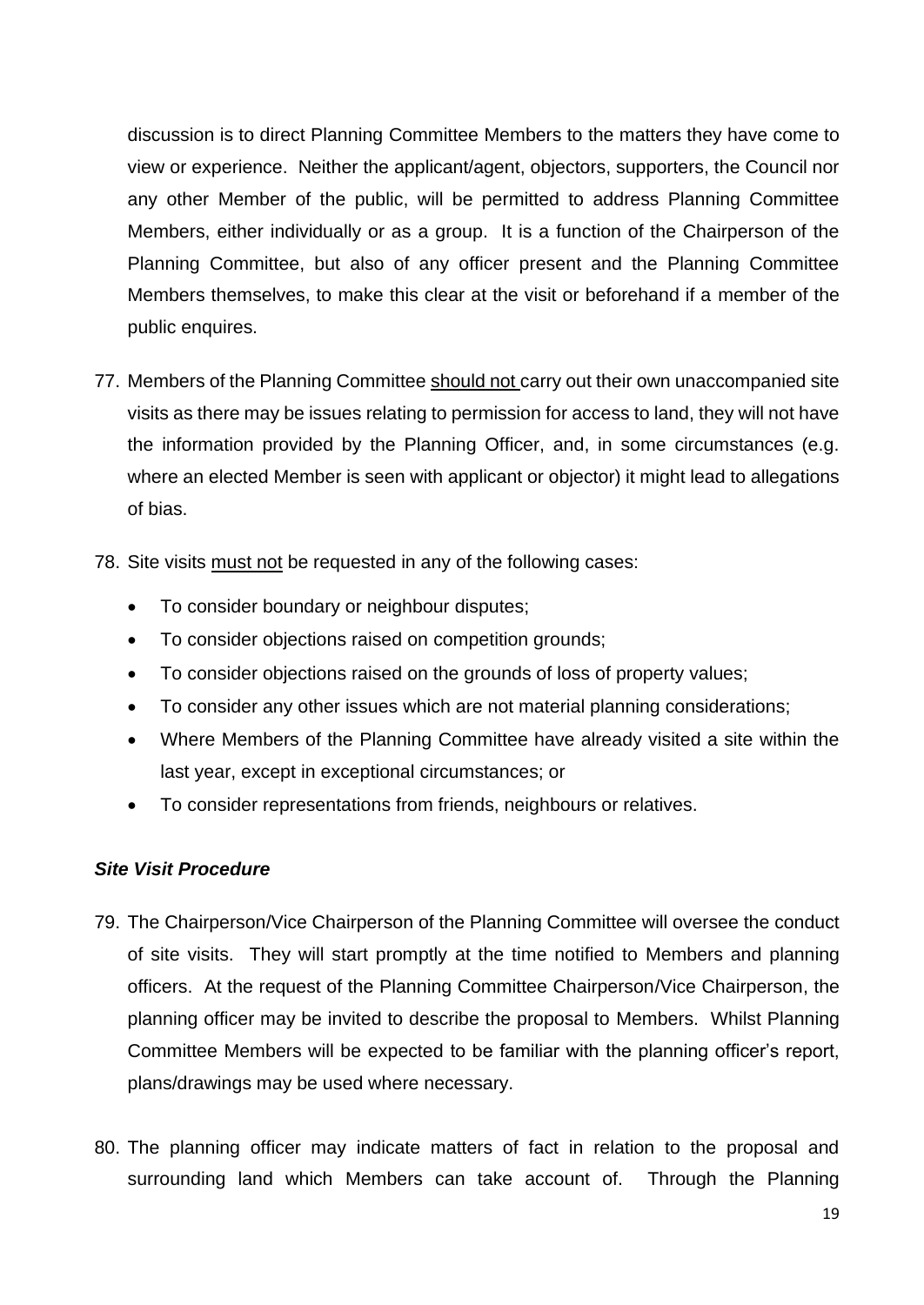Committee Chairperson/Vice Chairperson, Members may ask the planning officer for factual clarification on any planning matter relating to the proposal or surrounding land, such as distances to adjoining properties or the location of proposed car parking.

- 81. At no time during the site visit should Members debate the merits of the planning application. To do so outwith the Planning Committee meeting might imply that Members had made their mind up.
- 82. In order to assist Members to retain their objectivity, they should keep together in one group with the Chairperson/Vice Chairperson and the planning officer and should avoid breaking away into smaller groups. Once a site visit is concluded, Members should leave the site promptly.

#### *Record Keeping*

83. The planning officer will keep a record of Members' attendance at the site visit and will pass this information to Democratic Services for minute purposes. The planning officer will also prepare a written report on the site visit. This report will be presented at the next meeting of the Planning Committee scheduled to discuss the particular application.

#### **PRE-DETERMINATION HEARINGS**

- 84. In order to enhance scrutiny of applications for major development which may raise issues with particular sensitivity for a local area, Regulation 7 of the Planning (Development Management) Regulations (NI) 2015 sets out a **mandatory** requirement for pre-determination hearings for those major developments which have been subject to notification (i.e. referred to the Department for call-in consideration, but that have been returned to a Council for determination). In such cases Ards and North Down Borough Council's Planning Committee will hold a hearing prior to the application being determined.
- 85. In addition, the Planning Committee may also hold pre-determination hearings, at its discretion, when considered necessary, to take on board local community views, as well as those in support of the development. The intention is to give applicants and those who have submitted relevant representations the opportunity to be heard by the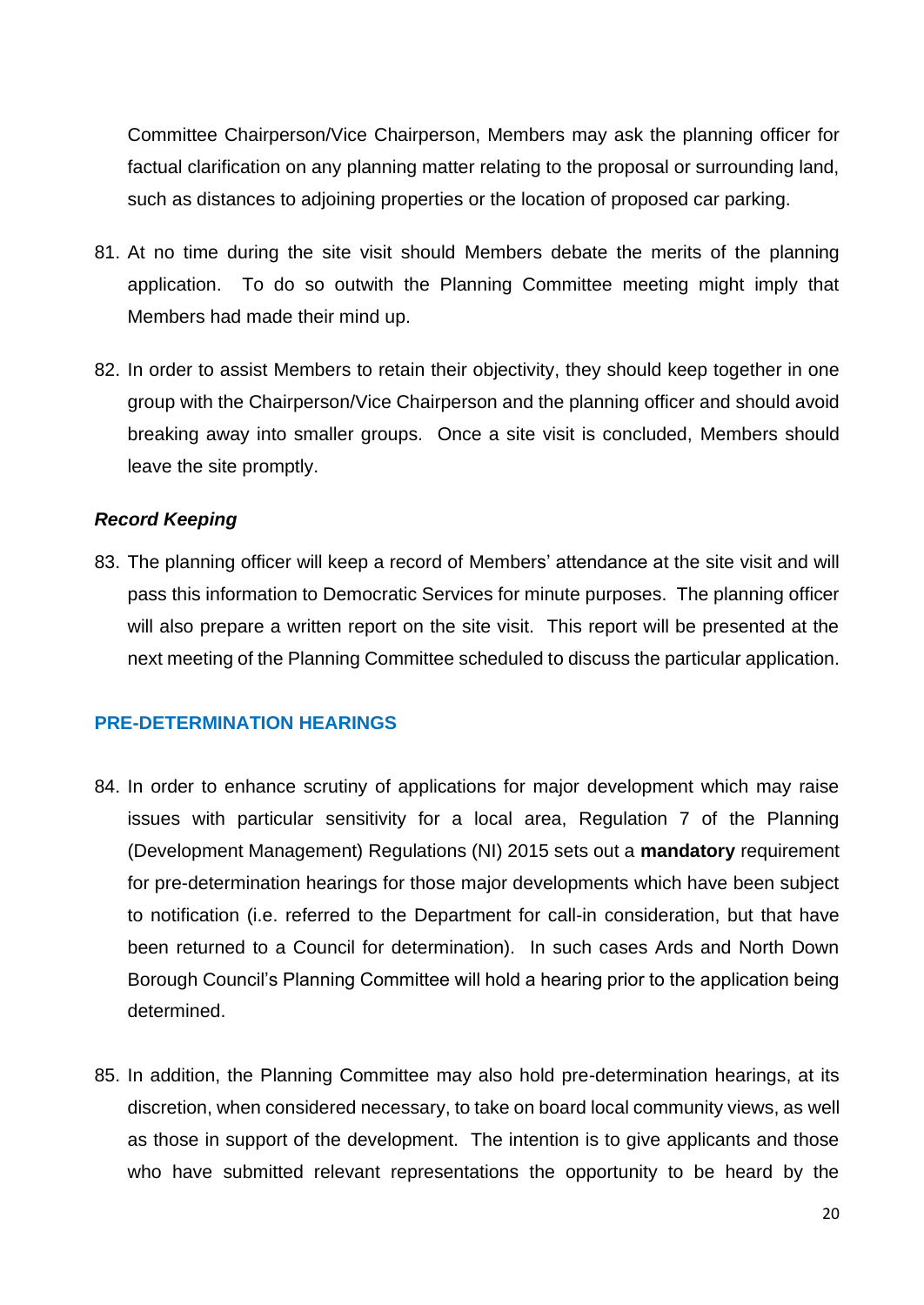Planning Committee before it takes a decision. This will make the application process for major development more inclusive and transparent.

- 86. Any hearing should take place after the expiry of the period for making representations on the application but before the Planning Committee decides the application. It will be for the Planning Committee to decide whether it wishes to have a hearing on the same day as the related planning application is determined by the Planning Committee or to hold a separate hearing on a different day. The scale and complexity of the planning issues will have to be considered. In holding a hearing, the Planning Committee procedures can be the same as for the normal Planning Committee meetings. The Planning Officer will produce a report detailing the processing of the application to date and the planning issues to be considered. If the Planning Committee decides to hold the hearing on the same day as it wishes to determine the application the report to elected Members should also contain a recommendation.
- 87. Whilst the Planning Committee will endeavour to hold its pre-determination hearings outwith the Planning Committee meeting at which the application will be considered, it is recognised that this may not always be possible.

#### **TRAINING**

88. It is recommended that participating Planning Committee Members continue to attend relevant training on planning matters as required and/or provided in association with the Head of Planning.

#### **NETWORK**

89. It is anticipated that a network of Planning Committee Chairpersons will be established and that Members should meet regularly to discuss items of common interest. Ards and North Down Borough Council will contribute to this network once established.

#### **REVIEW OF DECISIONS**

90. On an annual basis Members of the Planning Committee should inspect a sample of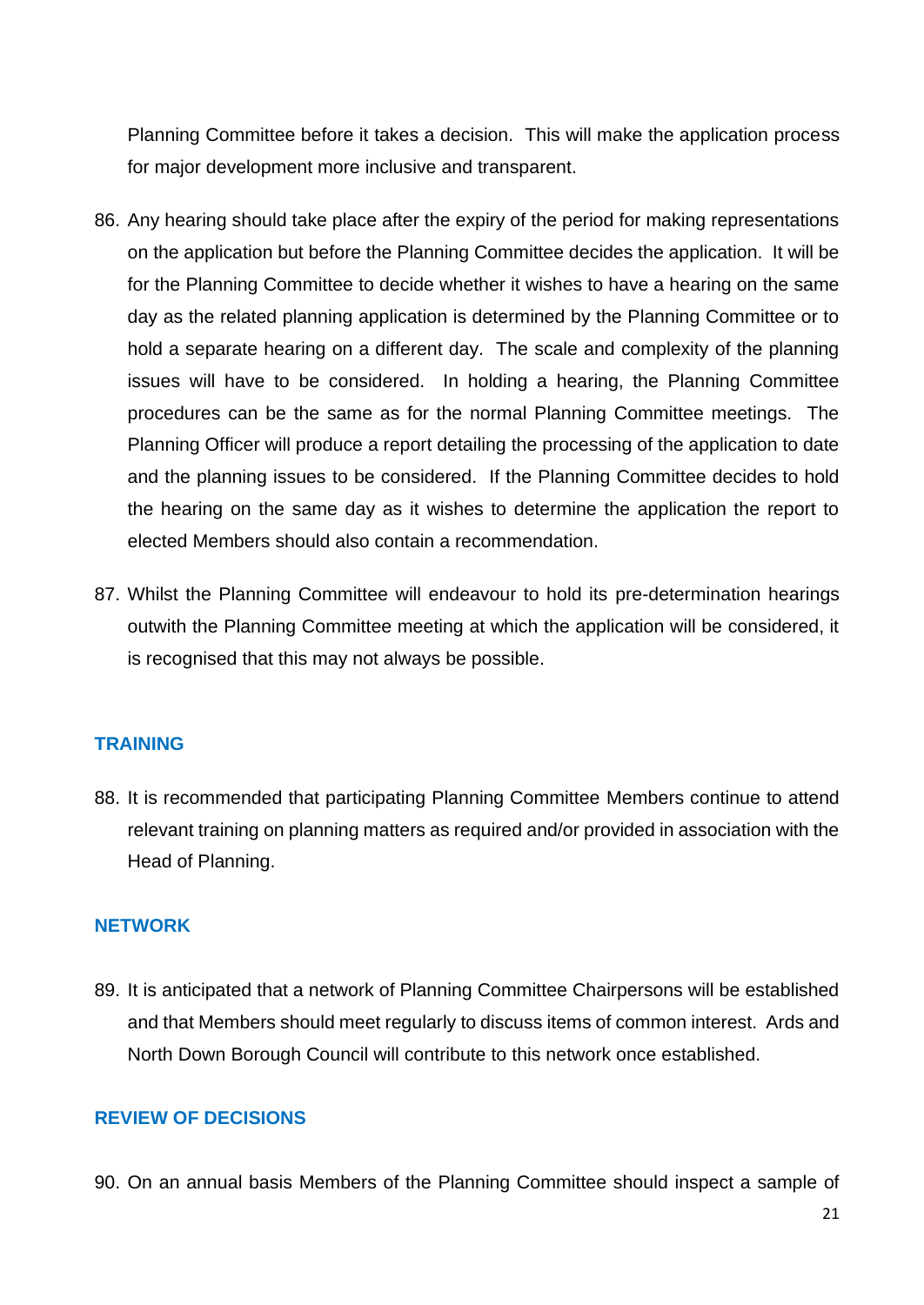implemented planning decisions in order to assess the quality of decision-making. This should include a sample of decisions delegated to officers to give assurance that the scheme of delegation is operating effectively and in line with the Council's views. Procedures will be prepared to assist with this review.

## **REVIEW OF PROTOCOL**

91. This protocol will be monitored and procedures reviewed as necessary to ensure that they remain current and relevant to the operational needs of the Ards and North Down Borough Council Planning Committee.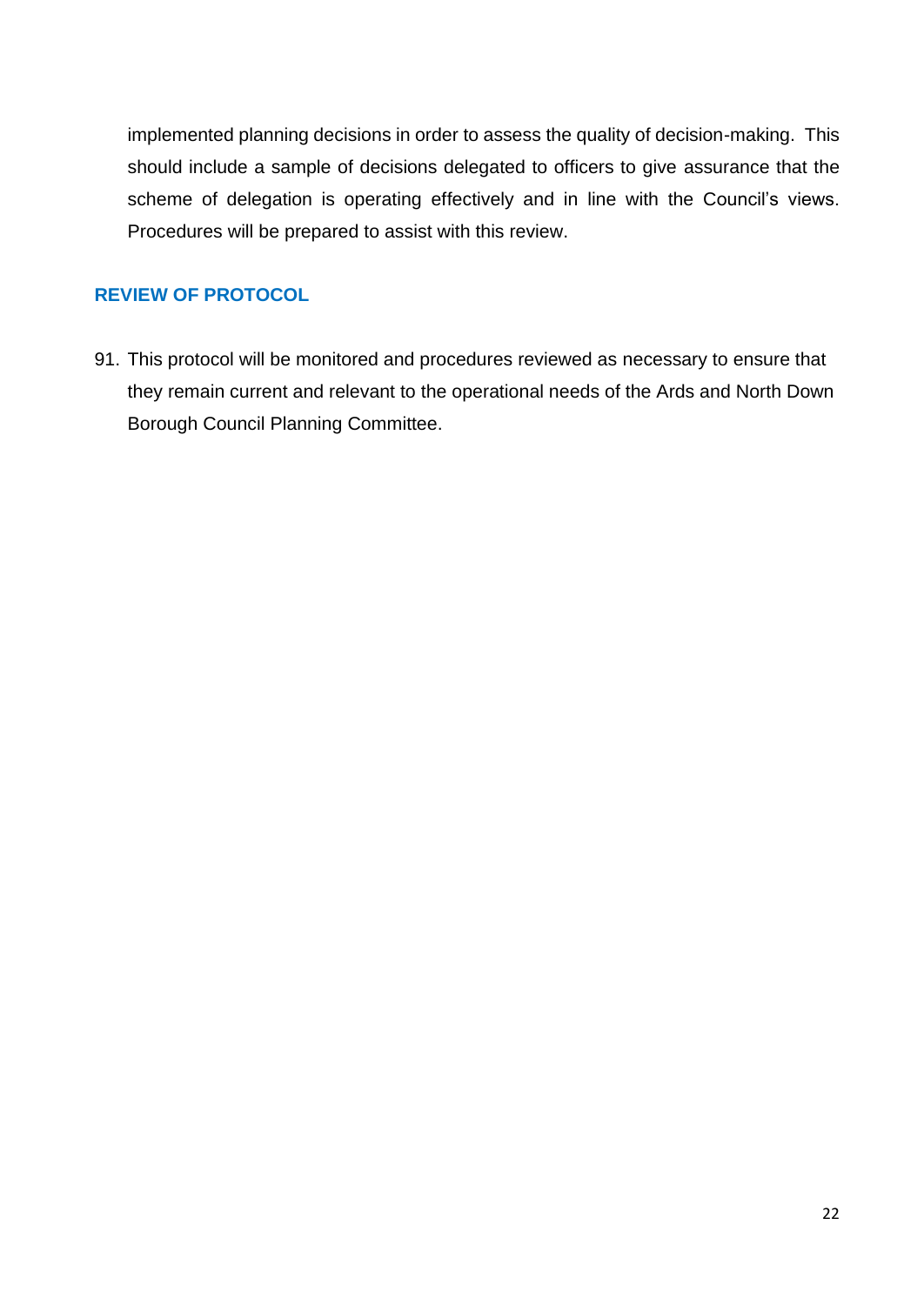# **APPENDIX 1: RUNNING ORDER FOR PLANNING APPLICATIONS**

| 1.                                                | <b>Presentation of Application</b>                                                                                                                                                                                                                  |                         |  |  |
|---------------------------------------------------|-----------------------------------------------------------------------------------------------------------------------------------------------------------------------------------------------------------------------------------------------------|-------------------------|--|--|
| a.                                                | Oral update if required to report any updates since<br>agenda was issued                                                                                                                                                                            | <b>Planning Officer</b> |  |  |
| b.                                                | <b>Presentation of application</b><br>Officers' reports will have been available on the NI Planning<br>Portal and have been circulated to Planning Committee<br>Members in advance.                                                                 | <b>Planning Officer</b> |  |  |
|                                                   | The officer will detail the following:                                                                                                                                                                                                              |                         |  |  |
|                                                   | <b>Application Number</b><br>• District Electoral Area<br>• Committee Interest (why before Planning Committee)<br>Proposal<br>$\bullet$<br>Site/Location<br>• Any other facts considered necessary for the information<br>of the Planning Committee |                         |  |  |
|                                                   | The officer will provide clarification on any issue raised by<br><b>Planning Committee Members.</b>                                                                                                                                                 |                         |  |  |
| 2.<br><b>Speaking Arrangements</b>                |                                                                                                                                                                                                                                                     |                         |  |  |
| a.                                                | Person(s) speaking in opposition of the application<br>(including elected members/MPs/MLAs) ('Against')                                                                                                                                             | Chairperson             |  |  |
|                                                   | 5-minute allocation                                                                                                                                                                                                                                 |                         |  |  |
| b.                                                | Person(s) speaking in support of the application<br>(including elected members/MPs/MLAs) ('For')                                                                                                                                                    | Chairperson             |  |  |
|                                                   | 5-minute allocation                                                                                                                                                                                                                                 |                         |  |  |
| The same procedure will be used for each speaker: |                                                                                                                                                                                                                                                     |                         |  |  |
| ٠                                                 | Welcome by the Chairperson, including reminder to keep to planning issues and<br>stating time limit.                                                                                                                                                |                         |  |  |
|                                                   | Clarification questions from Planning Committee Members through the Chairperson -<br>these should be points of fact, policy or other technical aspects and only refer to<br>issues raised by the speakers                                           |                         |  |  |
|                                                   | Speaker asked to return to Public Gallery                                                                                                                                                                                                           |                         |  |  |
|                                                   | Clarification on any points from Planning Officer                                                                                                                                                                                                   |                         |  |  |